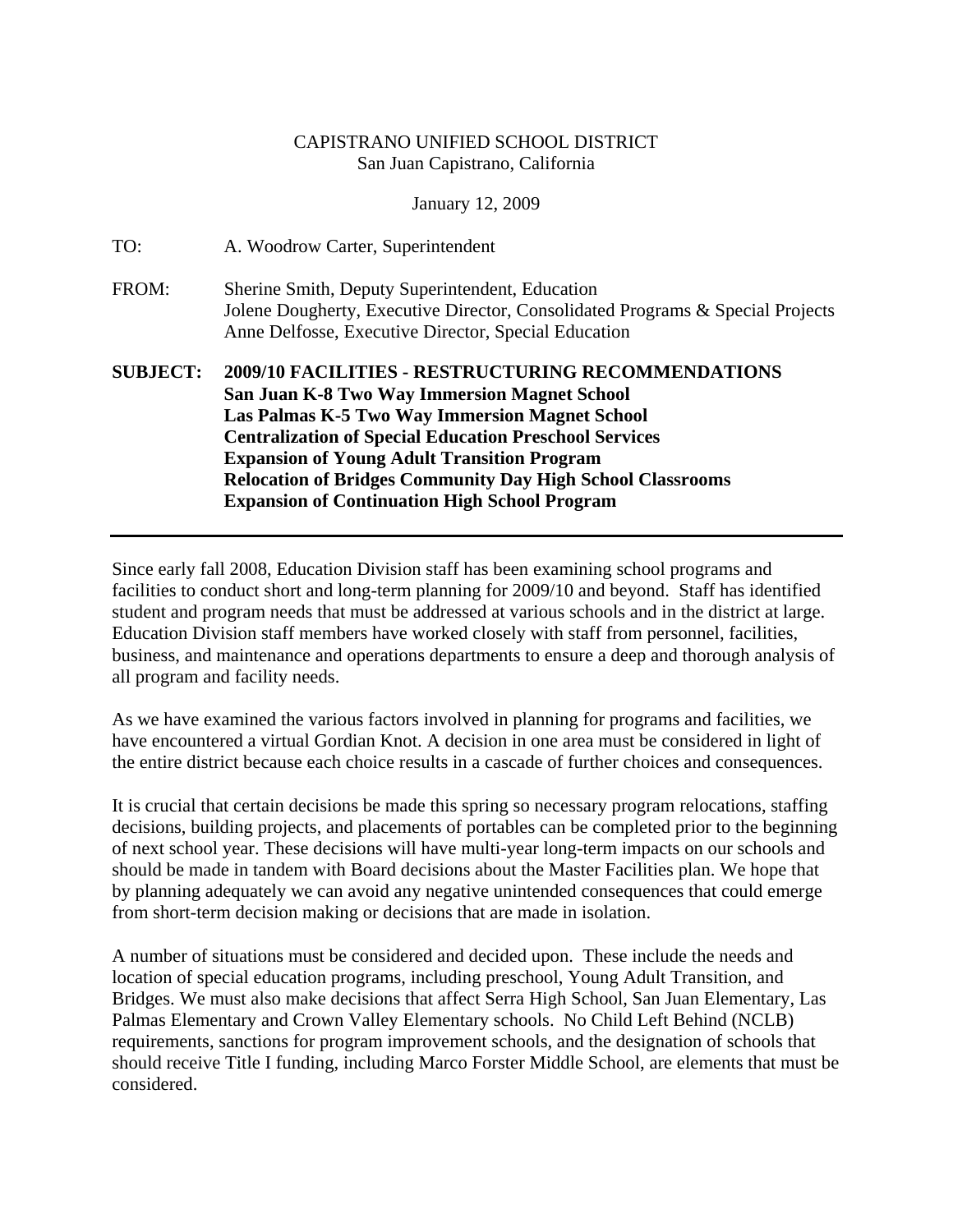The choices facing us are difficult. There are no easy solutions. However, we have the opportunity to make our education programs more efficient, reduce costs, and generate revenue, while serving student needs. These are important considerations in light of the dire fiscal situation in the state and nation.

Given the long-term impact of our decisions, we need to carefully consider all options, think creatively, and ultimately make decisions that will best serve our students. This board item will present an overview of our analysis and break out each scenario for further explanation and context. We will provide specific student, program and facilities needs, background information, and preferred outcomes.

## **Background Information**

# **RESTRUCTURING SAN JUAN AND LAS PALMAS ELEMENTARY SCHOOLS**

It is recommended to restructure and designate San Juan and Las Palmas Elementary Schools as magnet schools (schools with no assigned attendance areas); San Juan would transition to a K-8 configuration while Las Palmas would remain a K-5 campus. (Students from Las Palmas currently have the opportunity to continue in the Two-Way Immersion program in grades  $6<sup>th</sup>$ ,  $7<sup>th</sup>$ , and 8<sup>th</sup> at Bernice Ayer Middle School.) This restructuring would result in:

- Expansion of the San Juan Elementary two-way immersion program from grades to  $K-5<sup>th</sup>$ through grades  $6^{th} - 8^{th}$
- Expansion of the San Juan Elementary School (SJES) physical site, allowing more students within walking distance of the school to remain at SJES. Due to lack of space and NCLB, some SJES students are bussed to Ambuehl and Del Obispo Elementary Schools.
- Elimination of transportation costs for students assigned to San Juan and Las Palmas Elementary Schools.
- Compliance with the San Juan and Las Palmas NCLB Restructuring plans.

Both San Juan and Las Palmas schools receive Title I, Part A funds and are Schoolwide Programs (SWP) and Program Improvement (PI) schools which have implications affecting the restructuring process. In order to set the stage for the magnet school restructuring recommendations for San Juan and Las Palmas, background information is provided focusing on Title I Part A, No Child Left Behind (NCLB), Program Improvement (PI), and magnet schools.

## **Title I, Part A, Basic Grant**

Title I is a federal categorical program. Its purpose is to ensure that all children have a fair, equal, and significant opportunity to obtain a high-quality education, and reach minimum proficiency on the state content standards and assessments. The intent of the funding is to meet the educational needs of low-achieving students enrolled in the highest poverty schools. There are significant restrictions on the utilization of these funds, specifically; Title I Part allocations may not be used for construction or modernization of school facilities. In addition, Local Education Agencies (LEAs) may not use Title I, Part A funds to pay for services that, in the absence of Title I funds, would be provided by other Federal, or State, or local funds.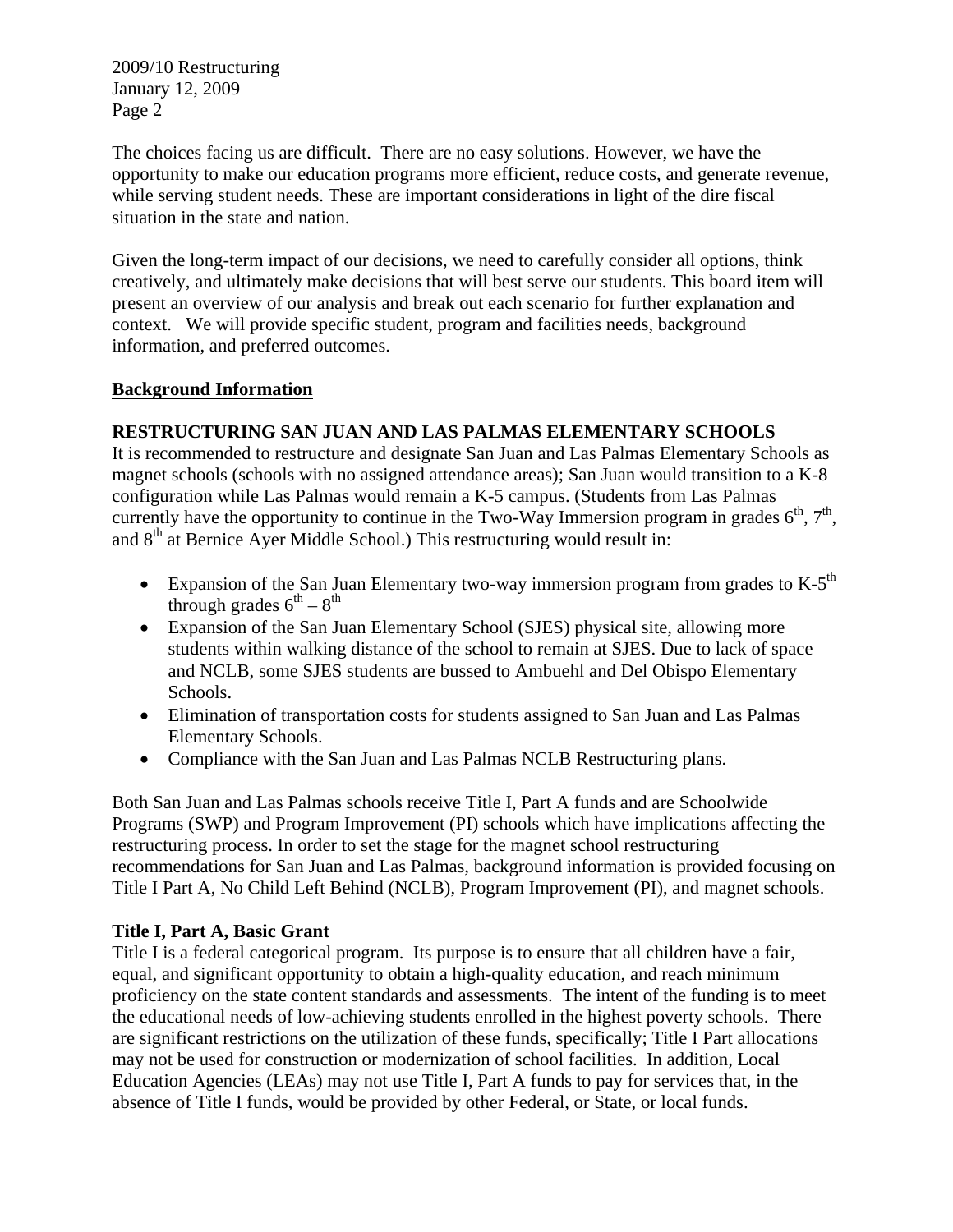#### **Schoolwide Program (SWP)**

Section 1114(a) of NCLB allows schools receiving Title I funds to be designated as Schoolwide Programs (SWP) if 40% of the student population is living in poverty. Research shows that in order for the lowest achieving students in the highest poverty schools to meet high standards of performance, the school's entire instructional program, not just a separate Title I program, must be substantially improved. The advantage to a school becoming a SWP is that the SWP educational program serves ALL students. Fiscally, NCLB allows schools to consolidate or blend funds. SWP schools may then use their consolidated federal, state, and local funds to reform their entire educational program. A schoolwide program school must use Title I funds only to supplement the amount of funds that would, in the absence of the Title I funds, be made available from non-Federal sources for that school, including funds needed to provide services that are required by law for children with disabilities and children with limited English proficiency.

#### **No Child Left Behind (NCLB)**

The No Child Left Behind Act (NCLB) of 2001 enacts the most powerful sweeping changes to the Elementary and Secondary Act (ESEA) since its inception in 1965. This reauthorized version of ESEA serves to redefine the role of the federal government in education by refocusing the law on four principles: accountability for student achievement of academic standards; increased flexibility and local control; a greater role for parents in their children's education programs; and a greater emphasis on use of scientifically based instruction.

A key aspect of NCLB is that it mandates raising the educational performance of all children. Essential to this mandate are provisions that include: setting higher educational standards; annual testing of children to measure progress toward achieving the higher standards; analysis of the test data annually to ensure that students are progressing; and sanctions aimed at schools where students do not make "adequate yearly progress" (AYP). AYP is required under Title I of the federal NCLB Act of 2001. The primary goal of Title I is for all students to be proficient by 2014 in English/Language Arts (ELA) and mathematics, as determined by state assessments. For 2008-2009, the required percentage of students proficient or above for unified school districts in ELA is 45.0, in mathematics 45.5%. To meet the API requirement for AYP purposes, a school must demonstrate a growth of at least one point or a minimum API score of at least 650. The AYP targets for schools and LEAs increases each year through 2014, when all students (100%) must be proficient.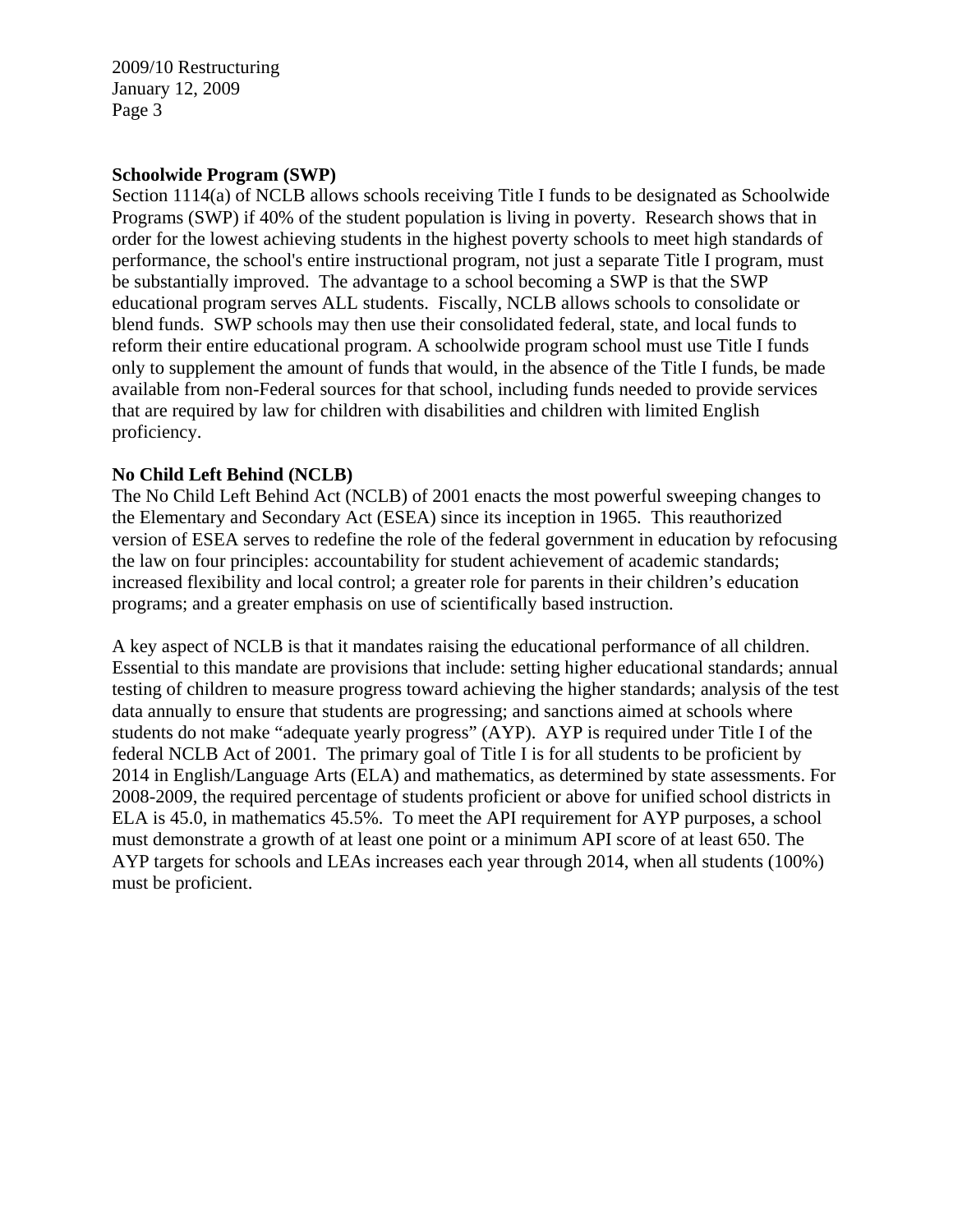# **2008 to 2014 AYP Targets, Standard Criteria**

These criteria apply to schools, LEAS, and numerically significant subgroups that have at least 1 00 stud ents enrolled on the first d ay of testing and /or at least 1 00 valid scores. Sub groups are excluded from R equirem ents 3 and 4.

| Type of School or<br><b>LEA</b> | <b>Requirement 1:</b><br><b>Participation Rate</b> | <b>Requirement 2:</b><br><b>Percent Proficient</b><br>$-AMOs$<br><b>Annual Measurable</b><br><b>Objectives</b> | <b>Requirement 3:</b><br>API as an<br><b>Additional</b><br><b>Indicator</b> | <b>Requirement 4:</b><br><b>Graduation Rate</b><br>(high schools) |
|---------------------------------|----------------------------------------------------|----------------------------------------------------------------------------------------------------------------|-----------------------------------------------------------------------------|-------------------------------------------------------------------|
| 2008-2009                       | <b>EnGlish LanGuaGe</b>                            | <b>EnGlish LanGuaGe</b>                                                                                        | 650 API Or 1 POInt                                                          | <b>M</b> eet at least <b>on</b> e:                                |
| U nified S Chool P istricts     | Arts: 95%                                          | A rts: 45.0%                                                                                                   | Growth                                                                      | 83.1 % 0.1% one-year                                              |
| (with stubents in any of        | M ath: 95%                                         | M ath: 45.5%                                                                                                   |                                                                             | Change 0.2% two-year                                              |
| Grades $2-8$ and $9-12$ )       | (rounded to nearest                                |                                                                                                                |                                                                             | average Change                                                    |
|                                 | whole numBer)                                      |                                                                                                                |                                                                             |                                                                   |
| 2009-2010                       | <b>EnGlish LanGuaGe</b>                            | <b>EnGlish LanGuaGe</b>                                                                                        | 680 API Or 1 POInt                                                          | <b>M</b> eet at least <b>on</b> e:                                |
| U nified S Chool P istricts     | Arts: 95%                                          | Arts: 56.0%                                                                                                    | Growth                                                                      | 83.2% 0.1% one-year                                               |
| (with stubents in any of        | M ath: 95%                                         | M ath: 56.4%                                                                                                   |                                                                             | Change 0.2% two-year                                              |
| Grades $2-8$ and $9-12$ )       | (rounded to nearest                                |                                                                                                                |                                                                             | average Change                                                    |
|                                 | whole number)                                      |                                                                                                                |                                                                             |                                                                   |
| 2010-2011                       | <b>EnGlish LanGuaGe</b>                            | EnGlish LanGuaGe                                                                                               | 710 API Or 1 Point                                                          | Meetatleast <b>o</b> ne:                                          |
| U nified S Chool D istricts     | Arts: 95%                                          | Arts: 67%                                                                                                      | Growth                                                                      | 83.3% 0.1% one-year                                               |
| (with stubents in any of        | M ath: 95%                                         | Math: 67.3%                                                                                                    |                                                                             | Change 0.2% two-year                                              |
| Grades $2-8$ and $9-12$ )       | (rounded to nearest                                |                                                                                                                |                                                                             | average Change                                                    |
|                                 | whole numBer)                                      |                                                                                                                |                                                                             |                                                                   |
| 2011-2012                       | <b>EnGlish LanGuaGe</b>                            | <b>EnGlish LanGuaGe</b>                                                                                        | 740 API Or 1 POInt                                                          | Meetatleast <b>o</b> ne:                                          |
| U nified S Chool P istricts     | Arts: 95%                                          | Arts: 78%                                                                                                      | Growth                                                                      | 83.4% 0.1% one-year                                               |
| (with stubents in any of        | M ath: 95%                                         | M ath: 78.2%                                                                                                   |                                                                             | Change 0.2% two-year                                              |
| Grades $2-8$ and $9-12$ )       | (rounded to nearest                                |                                                                                                                |                                                                             | average Change                                                    |
|                                 | whole numBer)                                      |                                                                                                                |                                                                             |                                                                   |
| 2012-2013                       | <b>EnGlish LanGuaGe</b>                            | <b>EnGlish LanGuaGe</b>                                                                                        | 770 API Or 1 POint                                                          | Meetatleast <b>o</b> ne:                                          |
| U nified S Chool P istricts     | Arts: 95%                                          | Arts: 89%                                                                                                      | Growth                                                                      | 83.5% 0.1% one-year                                               |
| (with stubents in any of        | M ath: 95%                                         | M ath: 89.1%                                                                                                   |                                                                             | Change 0.2% two-year                                              |
| Grades $2-8$ and $9-12$ )       | (rounded to nearest                                |                                                                                                                |                                                                             | average Change                                                    |
|                                 | whole numBer)                                      |                                                                                                                |                                                                             |                                                                   |
| 2013-2014                       | <b>English Language</b>                            | <b>English Language</b>                                                                                        | 800 API Or 1 Point                                                          | Meetatleast <b>o</b> ne:                                          |
| U nified S Chool P istricts     | Arts: 95%                                          | Arts: 100%                                                                                                     | Growth                                                                      | 83.6% 0.1% one-year                                               |
| (with stubents in any of        | M ath: 95%                                         | M ath: 100%                                                                                                    |                                                                             | Change 0.2% two-year                                              |
| Grades $2-8$ and $9-12$ )       | (rounded to nearest                                |                                                                                                                |                                                                             | average Change                                                    |
|                                 | whole number)                                      |                                                                                                                |                                                                             |                                                                   |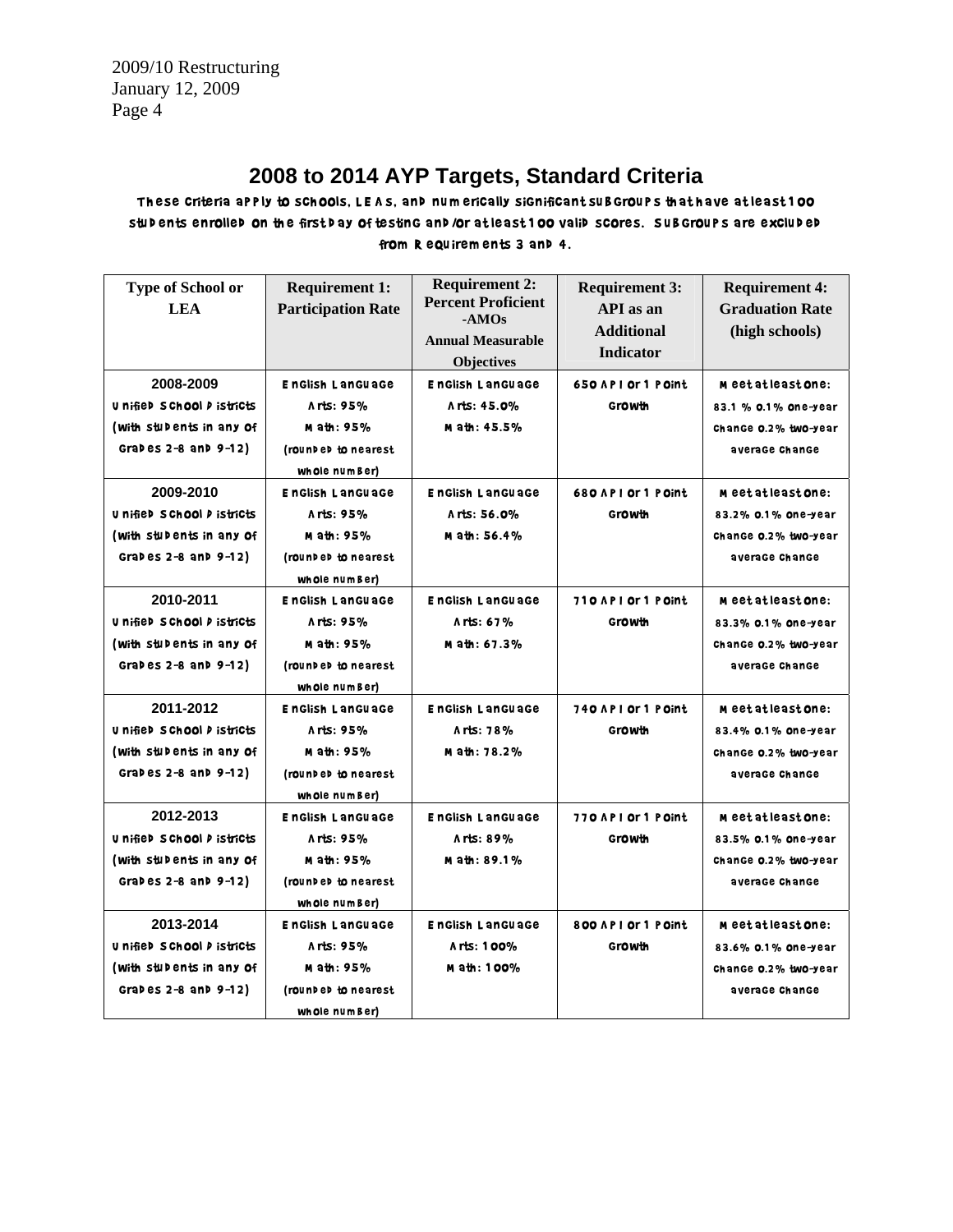#### • **Program Improvement (PI)**

Program Improvement (PI), referred to as "School Improvement" in federal legislation, is outlined in Section 1116 of No Child Left Behind. This section of the law requires districts to use state assessments and other indicators specified in the State's plan to identify schools not making adequate yearly progress (AYP). While all schools in the district are expected to make adequate yearly progress, only schools receiving Title I funds are subject to identification for Program Improvement. Schools operating Title I schoolwide programs must make adequate yearly progress schoolwide and for all statistically significant subgroups. Schools are identified for Program Improvement after two years of not making adequate yearly progress in English/language arts or mathematics. Once identified, schools are required to implement a series of actions beginning with offering public school choice in Year 1 and Supplemental Education Services (SES) in Year 2. In Year 3, schools are to implement more substantial corrective actions and finally in Year 4 they are to plan for school restructuring.

NCLB requires that schools identified for Program Improvement "develop or revise a school plan." For California schools, this means revising the school's Single Plan for Student Achievement (SPSA). The SPSA forms the basis for all school improvement efforts. As schools move through the Program Improvement process, they are continually required to revise their plan to address the issues causing them to be identified for improvement. The plans must be developed in consultation with parents, school staff, and the district. A school will exit PI if it makes AYP for two consecutive years. A school exiting PI will not be subject to Title I corrective actions or other NCLB sanctions.

#### • **School Improvement Process**

Research shows that high-performing schools are complex institutions. At their core is a focus on academics and an unwavering expectation that all children can and will achieve academic proficiency. Surrounding this core value is a dedicated staff with a sense of common purpose, strong instructional leadership from the principal, the confidence and respect of parents, and an allocation of resources that supports the school's mission. In high-performing schools, all members of the school community, both individually and collectively, hold themselves accountable for student success. The goal of the school improvement process is to make all schools high-performing.

#### Year One – Public School Choice

Schools identified for the first year of Program Improvement are required to notify parents of the identification, explain what identification means, the reasons for identification, what the district and the state are doing to help the school, and how parents can be involved in addressing the academic issues that caused the school to be identified. They must also revise their school plan and offer parents the option to transfer their child to another school in the district that has not been identified for improvement. This is referred to as Public School Choice. Districts must offer parents a choice of two alternative schools other than the PI school and utilize Title I funds to cover the cost of transportation to these alternative schools.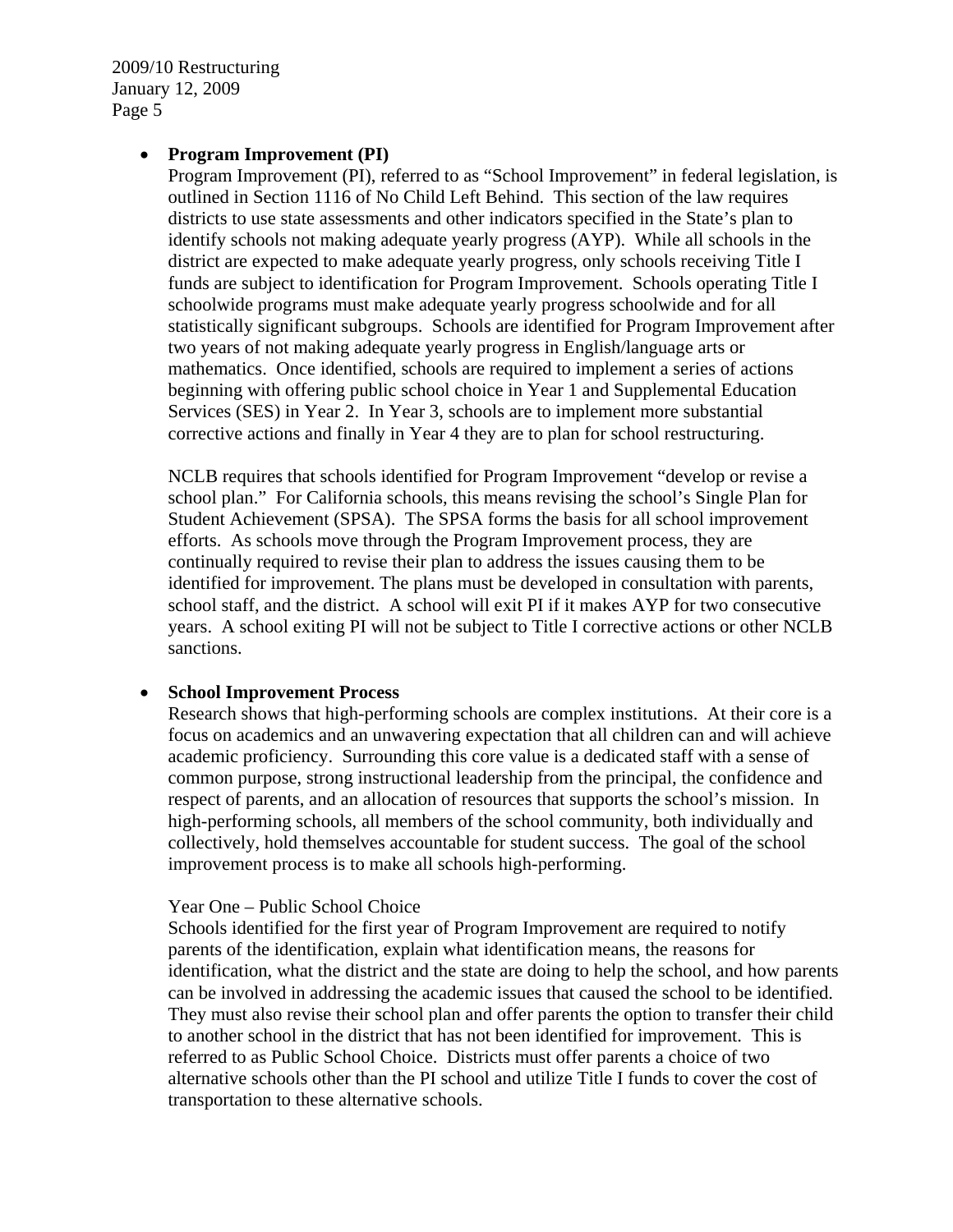Year Two – Supplemental Educational Services (SES)

In the second year of Program Improvement, schools are required to continue offering Public School Choice and, additionally, they must offer Supplemental Educational Services (SES). Eligible students are all students from low income families who attend Title I schools in Year 2 of Program Improvement. If sufficient funds are not available to serve all eligible students, priority must be given to the lowest achieving, eligible students.

NCLB regulations require minimum expenses for choice-related transportation and Supplemental Educational Services. When any school fails to make adequate yearly progress for two consecutive years, then 5% of Title I funds must be allocated for choicerelated transportation. If a school fails AYP for three consecutive years, then 5% of Title I funds must be designated for SES and an additional 10% for transportation and SES, for a total of 20% of the Title I, Part A allocation.

#### Year Three – Corrective Action

In Year 3, the Local Education Agency (LEA) must select and implement a least one of the following corrective actions: replace the school staff relevant to failure to make adequate yearly progress; institute and fully implement a new curriculum, including providing appropriate professional development for all relevant staff, that is based on scientifically based research and offers substantial promise of improving educational achievement for low-achieving students and enabling the school to make adequate yearly progress; significantly decrease management authority at the school level; appoint an outside expert to advise the school on its progress; extend the school year or school day for the school; or restructure the internal organization structure of the school.

#### Year Four – Planning for Restructuring

In Year 4, the LEA develops a plan for alternative governance including: establishing a timeline for developing a restructuring plan; allowing adequate opportunity for teachers and parents to comment before taking action; and developing a plan with participation of teachers and parents. In addition, PI schools in Year 4 must continue to provide SES and Public School Choice. Schools identified for improvement must spend at least 10% of Title I Part A allocations each year on professional development programs to address student academic achievement problems that placed the school in program improvement. Districts must reserve at least 1% of funds to carry out parental involvement activities, unless the district receives \$500,000 or less under Title I, Part A. These funds may not be used for construction or modernization or expenditures which supplant existing programs.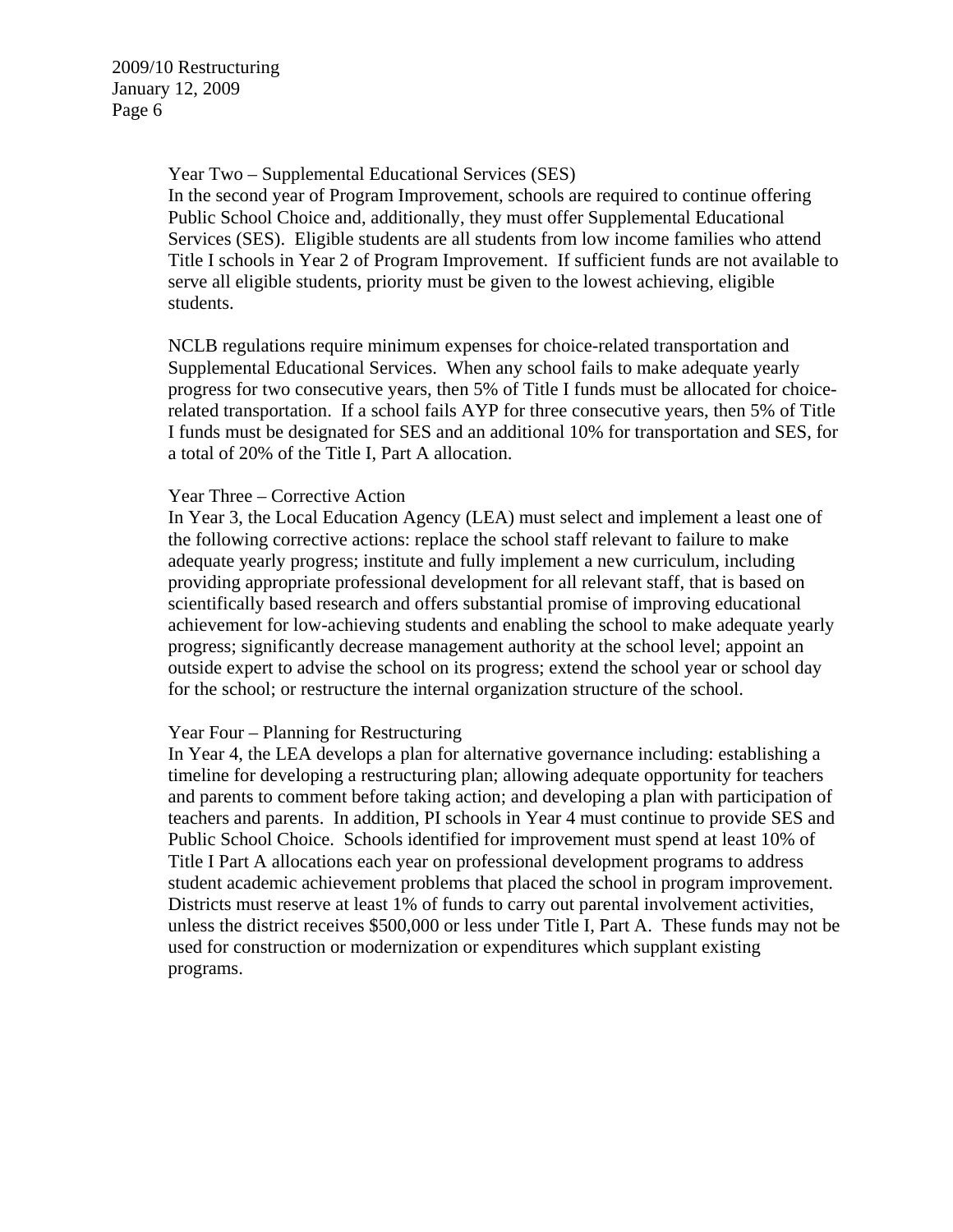#### **Magnet Schools**

The primary purpose of magnet schools is to provide students the opportunity to select an option that is attractive (magnetic) to them. Such magnets are established by district Governing Boards in order to provide appealing choices for families and students whose neighborhood school may not serve a student's interests, talents, and aptitudes. By offering a specialized curriculum, they attract students from varied backgrounds, creating diversity within learning communities and providing opportunities for beneficial education outcomes. Research shows that magnet schools can increase students' motivation and parent satisfaction and involvement, as well as teacher engagement and morale. A magnet school has no assigned attendance boundaries. Enrollment is by choice. Students from across the district may select the magnet subject to available space.

There is no state financial support for magnets. Magnet schools receive the regular funding for instruction. In 2006-07 school year (the most recent year which data is available), 127,111 students were served in magnet programs and schools – 83,252 at the K-8 level and 43,859 at the 9-12 level in California.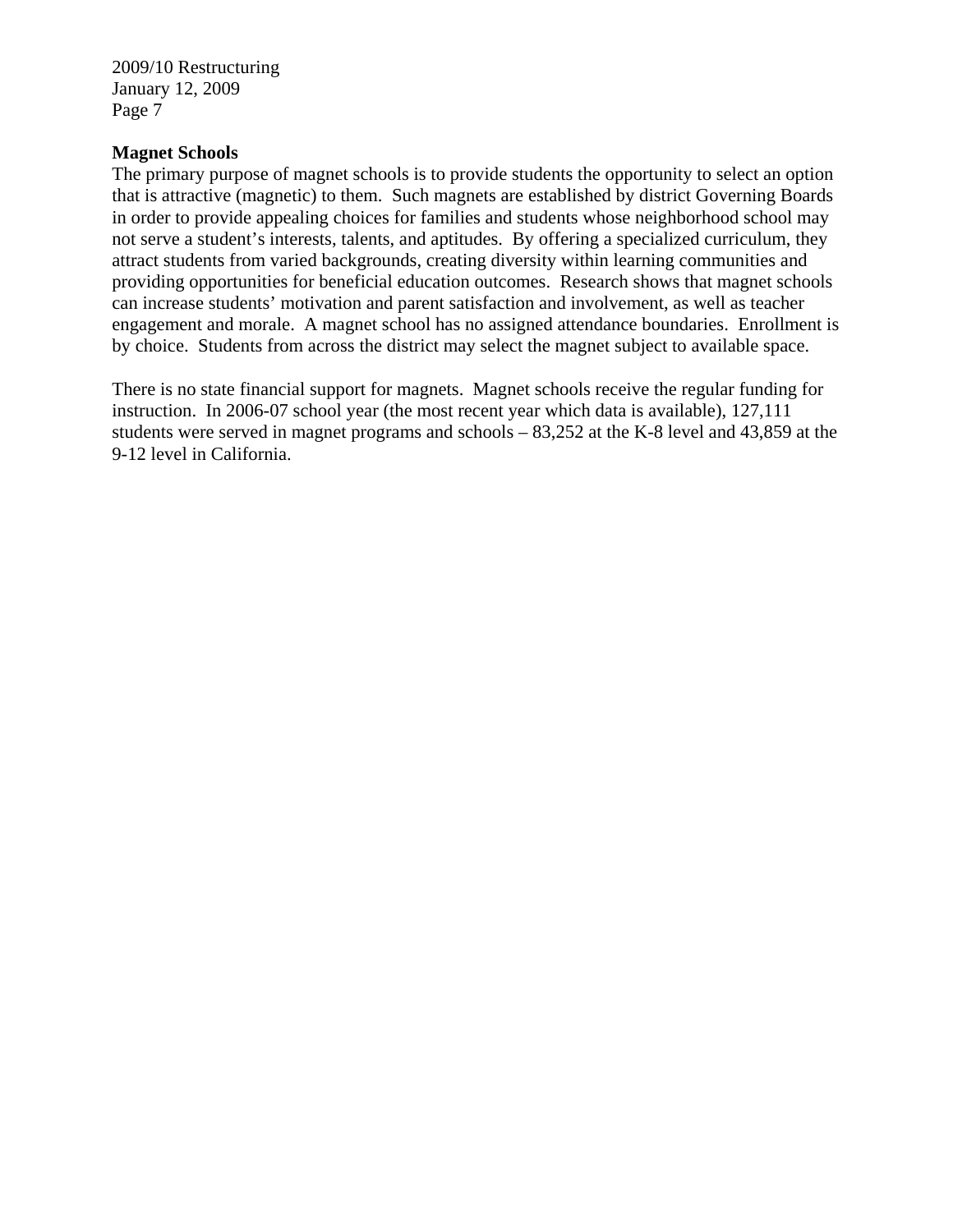#### **Current Considerations**

The purpose of this Board Item is to present information on the restructuring concept for San Juan and Las Palmas Elementary Schools to transition to magnet schools, the centralization of Special Education Preschool services, the expansion of the Young Adult Transition Program (YATP), the relocation of the Bridges Community Day High School program, and the expansion and relocation of Junipero Serra Continuation High School.

## **SAN JUAN ELEMENTARY SCHOOL**

San Juan Elementary School is a schoolwide Title I Program Improvement school with an enrollment of 652 students. The school is in Year 4 of PI, with its first year of PI implementation in 2005-2006. Below is a composite of San Juan's 2008 AYP results.

#### **San Juan – Adequate Yearly Progress (AYP) 2007 - 2008**

**Made AYP:** NO **Met 10 of 17 AYP Criteria**

# **Participation Rate**

|                                                       |                                                                       | M et all ParticiPation rate Criteria? Yes | M athematics<br>TarGet95%<br>Metall Participation rate criteria? Yes |                                             |                               |                                                                |                                 |     |                                               |                                     |
|-------------------------------------------------------|-----------------------------------------------------------------------|-------------------------------------------|----------------------------------------------------------------------|---------------------------------------------|-------------------------------|----------------------------------------------------------------|---------------------------------|-----|-----------------------------------------------|-------------------------------------|
| <b>GROUPS</b>                                         | <b>Enrollment NumBer</b><br><b>First</b><br>P ay Of<br><b>Testing</b> | Of<br><b>Stubents</b><br>TesteD           |                                                                      | m et<br>2008<br><b>AYP</b><br>Rate Criteria | A Iternative<br><b>MethOD</b> | <b>Enrollment NumBer</b><br><b>First</b><br>p ay of<br>Testing | Οf<br><b>Stubents</b><br>TesteD |     | m et<br>2008<br><b>AYP</b><br>R ate C riteria | <b>Alternative</b><br><b>MethOD</b> |
| Schoolwide                                            | 386                                                                   | 386                                       | 100                                                                  | <b>Yes</b>                                  |                               | 386                                                            | 386                             | 100 | <b>Y</b> es                                   |                                     |
| A frican American or Black (not of H is Panic Origin) | з                                                                     | з                                         | 100                                                                  | $\overline{\phantom{m}}$                    |                               | 3                                                              | 3                               | 100 | -                                             |                                     |
| American Indian or Alaska Native                      | $\circ$                                                               | $\bullet$                                 |                                                                      |                                             |                               | $\circ$                                                        | o                               |     |                                               |                                     |
| A sian                                                | $\overline{\mathbf{2}}$                                               | $\overline{\mathbf{2}}$                   | 100                                                                  |                                             |                               | 2                                                              | 2                               | 100 |                                               |                                     |
| F iliP in O                                           | $\circ$                                                               | $\bullet$                                 |                                                                      |                                             |                               | $\circ$                                                        | $\circ$                         |     |                                               |                                     |
| H isPaniC Or Latino                                   | 349                                                                   | 349                                       | 100                                                                  | <b>Y</b> es                                 |                               | 349                                                            | 349                             | 100 | <b>Y</b> es                                   |                                     |
| P acific Island er                                    | 1                                                                     | 1                                         | 100                                                                  | $\overline{\phantom{m}}$                    |                               | 1                                                              | 1                               | 100 |                                               |                                     |
| White (not of H is Panic origin)                      | 31                                                                    | 31                                        | 100                                                                  | -                                           |                               | 31                                                             | 31                              | 100 |                                               |                                     |
| S OCIOECONOM ICAlly P ISAD vantaged                   | 147                                                                   | 147                                       | 100                                                                  | <b>Y</b> es                                 |                               | 147                                                            | 147                             | 100 | <b>Y</b> es                                   |                                     |
| <b>English Learners</b>                               | 323                                                                   | 323                                       | 100                                                                  | y es                                        |                               | 323                                                            | 323                             | 100 | <b>Y</b> es                                   |                                     |
| Students with <i>D</i> is a Bilities                  | 50                                                                    | 50                                        | 100                                                                  | -                                           |                               | 50                                                             | 50                              | 100 |                                               |                                     |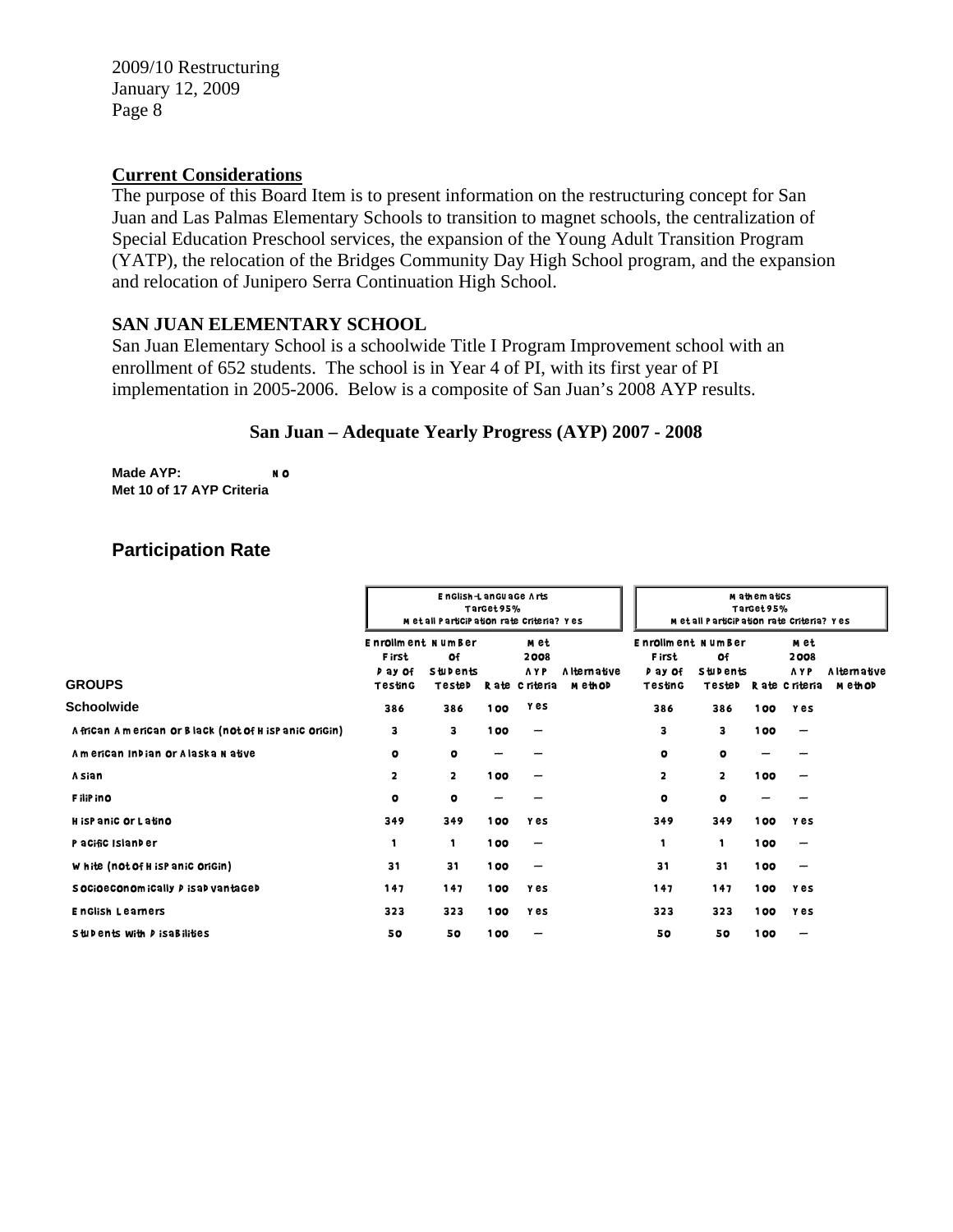# **Percent Proficient - Annual Measurable Objectives (AMOs)**

|                                                       |              | EnGlish-LanGuaGe Arts<br>TarGet 35.2 %<br>M et all Percent Proficient rate Criteria? NO |                                  |                            |                          | M athematics<br>TarGet 37.0 %<br>M et all Percent Proficient rate Criteria? NO |                                       |                                                                               |                            |                                |
|-------------------------------------------------------|--------------|-----------------------------------------------------------------------------------------|----------------------------------|----------------------------|--------------------------|--------------------------------------------------------------------------------|---------------------------------------|-------------------------------------------------------------------------------|----------------------------|--------------------------------|
| <b>GROUPS</b>                                         | V alib       | NumBer<br>Ator<br><b>ABOVE</b><br>S COres P rOfiCient P rOfiCient C riteria             | P ercent<br>Ator<br><b>ABOVE</b> | m et<br>2008<br><b>AYP</b> | A Iternative<br>M eth OD | V alib                                                                         | <b>NumBer</b><br>Ator<br><b>ABOVE</b> | P ercent<br>Ator<br><b>ABOVE</b><br>S COres P rOfiCient P rOfiCient C riteria | m et<br>2008<br><b>AYP</b> | <b>Alternative</b><br>m eth OD |
| <b>Schoolwide</b>                                     | 371          | 82                                                                                      | 22.1                             | NO.                        |                          | 371                                                                            | 134                                   | 36.1                                                                          | <b>Y</b> es                | Y <sub>2</sub>                 |
| A frican American or Black (not of H is Panic Origin) | 3            | --                                                                                      | -                                |                            |                          | 3                                                                              | $\overline{\phantom{a}}$              | --                                                                            | --                         |                                |
| American Indian or Alaska Native                      | $\circ$      |                                                                                         | --                               |                            |                          | $\bullet$                                                                      |                                       |                                                                               |                            |                                |
| A sian                                                | $\mathbf{2}$ |                                                                                         |                                  |                            |                          | $\overline{\mathbf{2}}$                                                        |                                       |                                                                               |                            |                                |
| F iliP in O                                           | $\circ$      |                                                                                         | -                                |                            |                          | $\bullet$                                                                      |                                       | -                                                                             |                            |                                |
| H isPaniC Or Latino                                   | 336          | 63                                                                                      | 18.8                             | NO                         |                          | 336                                                                            | <b>110</b>                            | 32.7                                                                          | NO.                        |                                |
| P a Cific Island er                                   | 1            | -                                                                                       | --                               |                            |                          | 1                                                                              | -                                     | --                                                                            |                            |                                |
| White (not of H is Panic Origin)                      | 29           | 16                                                                                      | 55.2                             |                            |                          | 29                                                                             | 21                                    | 72.4                                                                          | -                          |                                |
| S OCIOECONOM ICAlly P ISAD vantaged                   | 145          | 22                                                                                      | 15.2                             | NO                         |                          | 145                                                                            | 45                                    | 31.0                                                                          | NO.                        |                                |
| <b>EnGlish Learners</b>                               | 322          | 53                                                                                      | 16.5                             | NO                         |                          | 322                                                                            | 98                                    | 30.4                                                                          | NO.                        |                                |
| Students with <i>D</i> is a Bilities                  | 49           | 10                                                                                      | 20.4                             |                            |                          | 49                                                                             | 13                                    | 26.5                                                                          |                            |                                |

## **Academic Performance Index (API) - Additional Indicator for AYP**

| 2007 Base API | 2008 G rowth<br>A P I | $ 2007 - 08$ Growth | M et 2008 AP I<br>c riteria | A I ternative Meth OD |
|---------------|-----------------------|---------------------|-----------------------------|-----------------------|
| 671           | 678                   |                     | y es                        |                       |

*Two Way Language Immersion Program* – As part of the PI school improvement process, San Juan implemented a Two Way Language Immersion (TWI) program in 2004. This is an educational model where children learn to think, read, write, and communicate naturally in two languages: English and Spanish. Second-language study helps develop strong thinking and reasoning skills useful for problem-solving in math and science. Native Spanish- and native English-speaking students study together, beginning in kindergarten, in this intensive program, to become biliterate in both languages. TWI is beneficial because students achieve dual language proficiency in English and Spanish, while developing high-level academic skills. They develop respect and appreciation for other cultures, and experience in working and playing in multicultural settings. In addition, parents are encouraged to take an active role in their child's long-term education.

The Two-Way Immersion (TWI) program is a specialized enrichment program, requiring a longterm parent commitment and a high level of parent involvement. Whether parents are English or Spanish speaking, they need to provide support to their child as he or she studies both languages. Therefore, parents are required to attend an orientation tour and complete an interest form prior to enrolling their child. In addition, parents participate in a TWI interview to assure alignment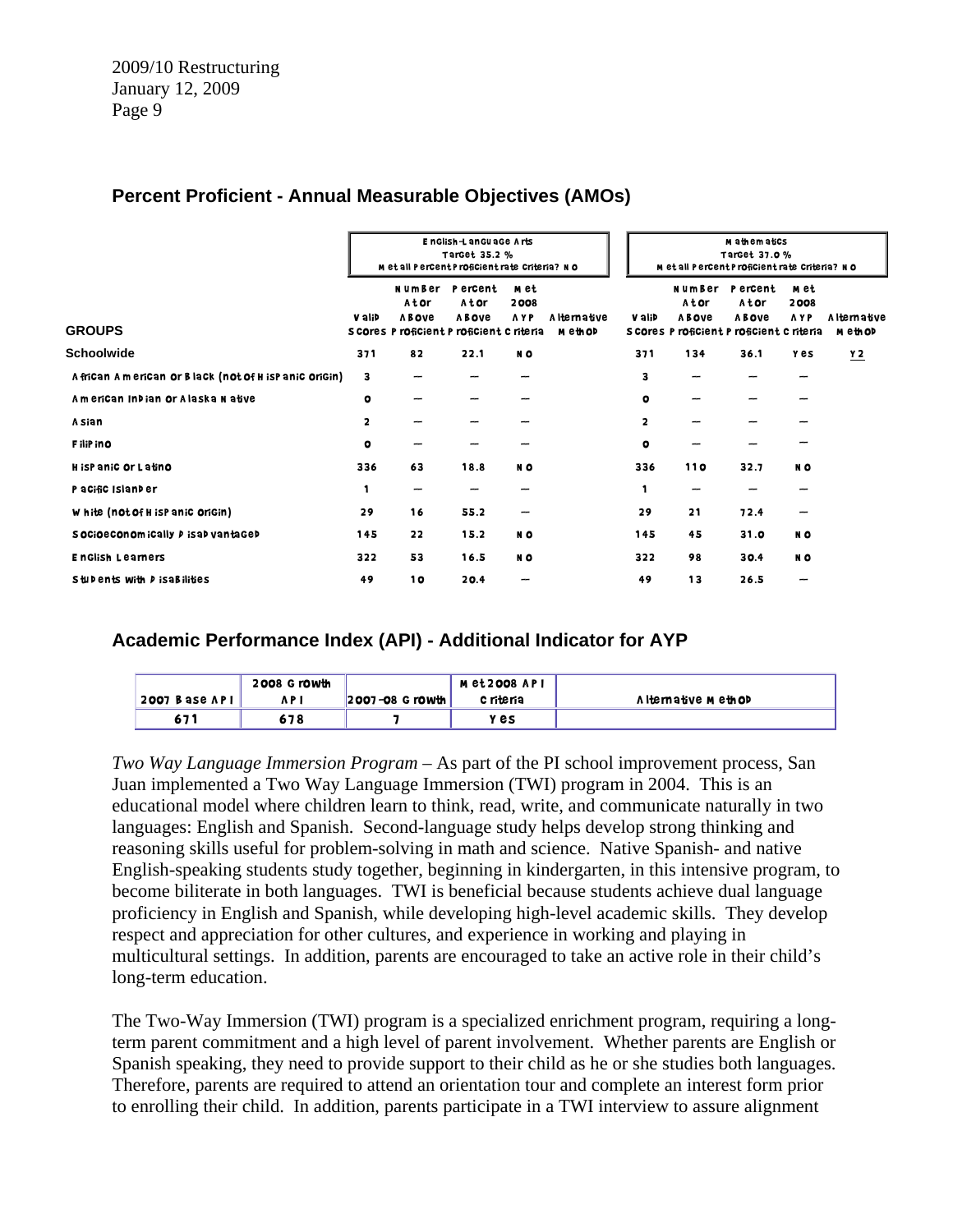between parent goals and expectations and program goals and expectations. Parents of English learners are required to sign a waiver to participate in the program based on California Education Code. Students are given a school-readiness assessment and a language assessment to determine the level of readiness and proficiency in the primary language. This information is used to help create classrooms balanced with role models in both English and Spanish. Parents who reside outside the school's regular attendance boundaries must complete an Open Enrollment request and receive approval in order to participate in the TWI program.

# *Overview of Two Way Language Immersion Program*

# *Grades K-1*

- Full-day kindergarten with 20:1 student teacher ratio.
- Academic subjects are taught in Spanish.
- English language development is taught daily.
- English- and Spanish-speaking students are encouraged to use two languages during the instructional day.

# *Grade 2-3*

- Most academic subjects are taught in Spanish.
- Class time for English language development is increased.
- Formal English reading and writing is emphasized.

## *Grades 4-5*

- Instructional time is balanced daily between English and Spanish in academic areas.
- Intercultural relationships are further developed.

*Structured English Instruction (SEI) Program* - In addition to TWI, San Juan Elementary utilizes a Structured English Instruction (SEI) program for students not enrolled in the Two Way Language Immersion Program. The SEI program is being phased out as students matriculate to the next grade level. Currently at San Juan, there are SEI classes in Grades 1 through 5. These classes are in the process of being phased out, one grade level per year.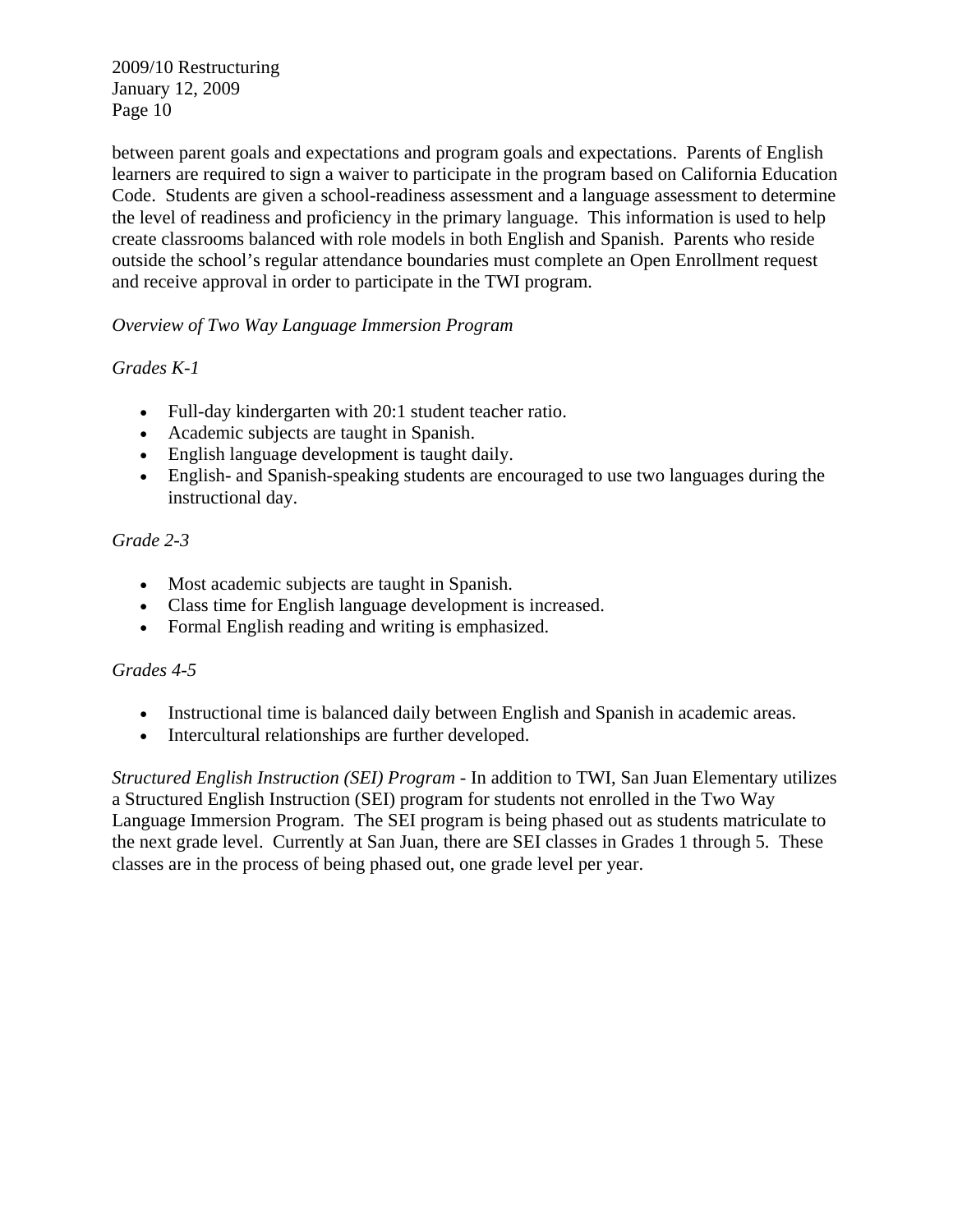## **LAS PALMAS ELEMENTARY SCHOOL**

Las Palmas Elementary School is a schoolwide Title I Program Improvement school with an enrollment of 673 students. The school is in Year 5 of PI, with its first year of PI implementation in 2004-2005. Below is a composite of Las Palmas's 2008 AYP results.

## **Las Palmas – Adequate Yearly Progress (AYP) 2008**

**Made AYP:** NO **Met 16 of 21 AYP Criteria**

# **Participation Rate**

|                                                       | M et all ParticiPation rate Criteria? Yes                      | M athematics<br>TarGet95%<br>M et all ParticiPation rate Criteria? Yes |       |                                             |                          |                                                                |                                 |     |                                                    |                               |
|-------------------------------------------------------|----------------------------------------------------------------|------------------------------------------------------------------------|-------|---------------------------------------------|--------------------------|----------------------------------------------------------------|---------------------------------|-----|----------------------------------------------------|-------------------------------|
| <b>GROUPS</b>                                         | <b>Enrollment NumBer</b><br><b>First</b><br>P ay Of<br>Testing | Of<br><b>Stubents</b><br>TesteD                                        |       | m et<br>2008<br><b>AYP</b><br>Rate Criteria | A Iternative<br>M eth OD | <b>Enrollment NumBer</b><br><b>First</b><br>P ay Of<br>Testing | Οf<br><b>Stubents</b><br>TesteD |     | m et<br>2008<br><b>AYP</b><br><b>Rate Criteria</b> | <b>Alternative</b><br>M ethOD |
| Schoolwide                                            | 390                                                            | 389                                                                    | 100   | y es                                        |                          | 390                                                            | 389                             | 100 | <b>Yes</b>                                         |                               |
| A frican American or Black (not of H is Panic Origin) | 4                                                              | 4                                                                      | 100   | $\overline{\phantom{m}}$                    |                          | 4                                                              | 4                               | 100 |                                                    |                               |
| American Indian or Alaska Native                      | $\overline{\mathbf{2}}$                                        | $\overline{2}$                                                         | 100   | $\overline{\phantom{m}}$                    |                          | $\overline{\mathbf{2}}$                                        | $\overline{\mathbf{2}}$         | 100 | --                                                 |                               |
| A sian                                                | з                                                              | з                                                                      | 100   |                                             |                          | 3                                                              | з                               | 100 |                                                    |                               |
| F iliP in O                                           | з                                                              | з                                                                      | 100   | -                                           |                          | 3                                                              | 3                               | 100 |                                                    |                               |
| H isPaniC Or Latino                                   | 262                                                            | 261                                                                    | 100   | <b>Y</b> es                                 |                          | 262                                                            | 261                             | 100 | <b>Y</b> es                                        |                               |
| Pacific Islander                                      | $\bullet$                                                      | $\bullet$                                                              |       |                                             |                          | $\circ$                                                        | $\bullet$                       |     |                                                    |                               |
| White (not of H is Panic Origin)                      | 114                                                            | 114                                                                    | 100   | y es                                        |                          | 114                                                            | 114                             | 100 | <b>Y</b> es                                        |                               |
| S OCIOECONOM ICAlly P ISAD vantaged                   | 243                                                            | 243                                                                    | 100   | <b>Y</b> es                                 |                          | 243                                                            | 243                             | 100 | <b>Yes</b>                                         |                               |
| <b>English Learners</b>                               | 218                                                            | 218                                                                    | 100   | <b>Y</b> es                                 |                          | 218                                                            | 218                             | 100 | y es                                               |                               |
| Students with <i>D</i> is a Bilities                  | 42                                                             | 42                                                                     | 1 0 0 | -                                           |                          | 42                                                             | 42                              | 100 |                                                    |                               |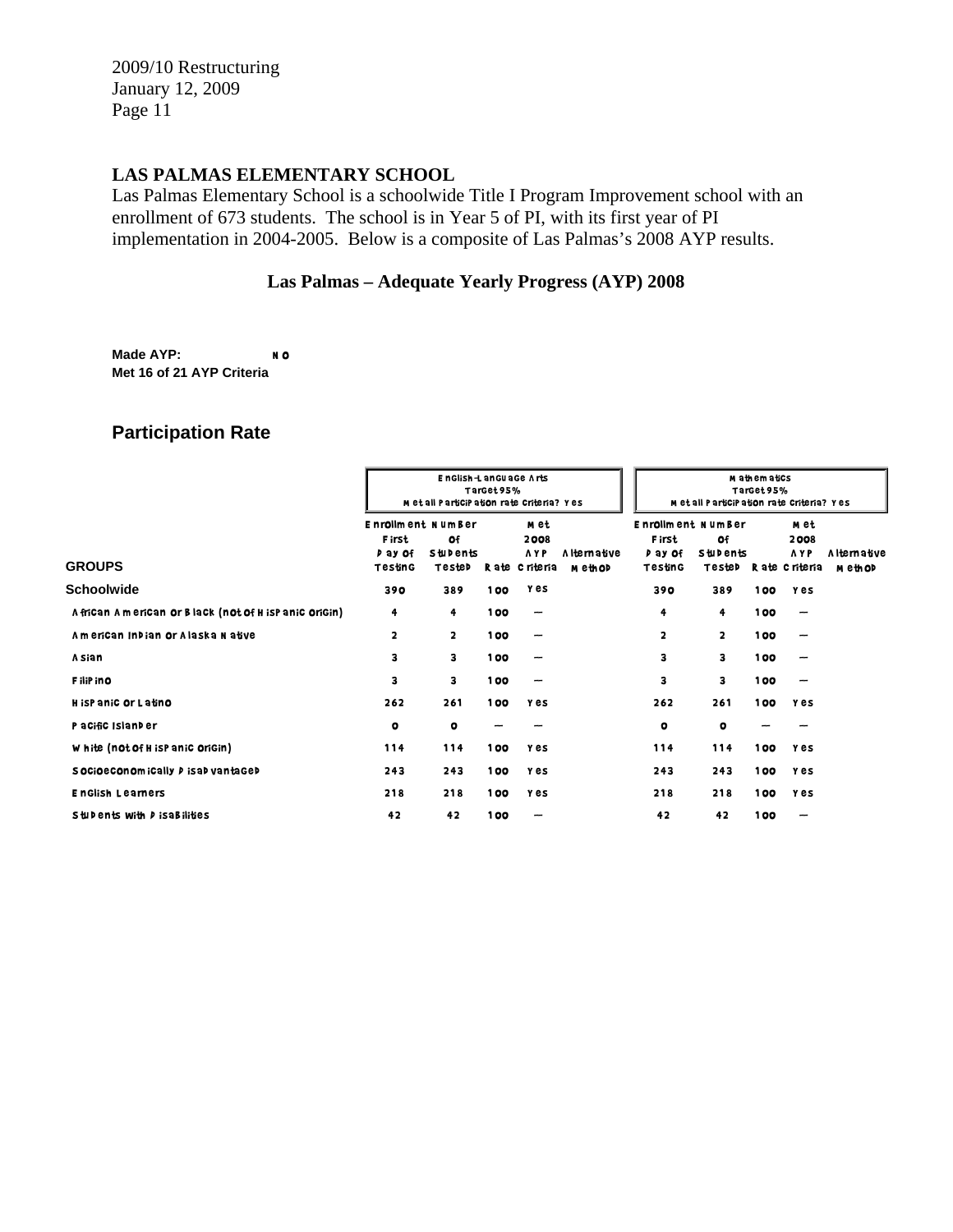# **Percent Proficient - Annual Measurable Objectives (AMOs)**

|                                                       |           | EnGlish-LanGuaGe Arts<br>TarGet 35.2 %<br>M et all Percent Proficient rate Criteria? NO |                                  |                            |                       |                         | M athematics<br>TarGet 37.0 %<br>M et all Percent Proficient rate Criteria? NO |                                                                               |                            |                                |
|-------------------------------------------------------|-----------|-----------------------------------------------------------------------------------------|----------------------------------|----------------------------|-----------------------|-------------------------|--------------------------------------------------------------------------------|-------------------------------------------------------------------------------|----------------------------|--------------------------------|
| <b>GROUPS</b>                                         | V alib    | NumBer<br>Ator<br><b>ABOVE</b><br>S COres P rOfiCient P rOfiCient C riteria             | P ercent<br>Ator<br><b>ABOVE</b> | m et<br>2008<br><b>AYP</b> | A Iternative<br>метор | V alib                  | <b>NumBer</b><br>Ator<br><b>ABOVE</b>                                          | P ercent<br>Ator<br><b>ABOVE</b><br>S COres P rOfiCient P rOfiCient C riteria | m et<br>2008<br><b>AYP</b> | <b>Alternative</b><br>m eth OD |
| <b>Schoolwide</b>                                     | 373       | 135                                                                                     | 36.2                             | <b>Yes</b>                 |                       | 373                     | 181                                                                            | 48.5                                                                          | <b>Y</b> es                |                                |
| A frican American or Black (not of H is Panic Origin) | 3         | -                                                                                       | -                                |                            |                       | 3                       | -                                                                              | $\overline{\phantom{a}}$                                                      | --                         |                                |
| American Indian or Alaska Native                      | 2         |                                                                                         | --                               |                            |                       | $\overline{\mathbf{2}}$ | --                                                                             |                                                                               |                            |                                |
| A sian                                                | 3         |                                                                                         |                                  |                            |                       | 3                       | -                                                                              |                                                                               |                            |                                |
| F iliP in O                                           | 3         |                                                                                         |                                  |                            |                       | 3                       | -                                                                              |                                                                               |                            |                                |
| H isPaniC Or Latino                                   | 248       | 57                                                                                      | 23.0                             | NO                         |                       | 248                     | 83                                                                             | 33.5                                                                          | <b>Y</b> es                | $Y$ 3                          |
| P a Cific Island er                                   | $\bullet$ | --                                                                                      | -                                | -                          |                       | $\bullet$               | -                                                                              | -                                                                             |                            |                                |
| White (not of H is Panic Origin)                      | 112       | 67                                                                                      | 59.8                             | Y es                       |                       | 112                     | 85                                                                             | 75.9                                                                          | <b>Y</b> es                |                                |
| S OCIOECONOM ICAlly P ISAD vantaged                   | 232       | 46                                                                                      | 19.8                             | NO                         |                       | 232                     | 75                                                                             | 32.3                                                                          | NO                         |                                |
| <b>EnGlish Learners</b>                               | 215       | 39                                                                                      | 18.1                             | NO                         |                       | 215                     | 58                                                                             | 27.0                                                                          | NO                         |                                |
| Students with <i>D</i> is a Bilities                  | 40        | 10                                                                                      | 25.0                             |                            |                       | 40                      | 12                                                                             | 30.0                                                                          |                            |                                |

## **Academic Performance Index (API) - Additional Indicator for AYP**

|                 | 2008 G rowth |                     | M et 2008 AP I |                       |
|-----------------|--------------|---------------------|----------------|-----------------------|
| $2007$ Base API | A P I        | $ 2007 - 08$ Growth | c riteria      | A I ternative Meth OD |
| 724             | 718          | -6                  | y es           |                       |

*Two Way Language Immersion Program* - The Two Way Language Immersion program was first offered at Las Palmas in September 1992 with a grant from the United States Department of Education. Students begin in kindergarten and continue in the program through Grade 5. Students may continue the Two Way Immersion program for Grades 6-8 at Bernice Ayer Middle School in San Clemente.

*Structured English Instruction (SEI) Program* - In addition to TWI, Las Palmas Elementary utilizes a Structured English Instruction (SEI) program for students not enrolled in the Two Way Language Immersion Program. The SEI program is being phased out as students matriculate to the next grade level. Currently, there are SEI classes in Grades 2 through 5.

*Public School Choice & Two Way Immersion* - The Two Way Immersion program is voluntary at both San Juan and Las Palmas Elementary Schools and families must apply to enter due to high demand. Because the two schools are in PI, parents opting not to participate must be provided the option to transfer their child to one of two other schools in the district not identified for improvement. This is referred to as Public School Choice. The District must utilize Title I funds to cover the cost of transportation. Students electing not to participate in TWI at San Juan Elementary are given the option to attend either Ambuehl or Del Obispo Elementary School in San Juan Capistrano. Students opting not to participate in TWI at Las Palmas are given the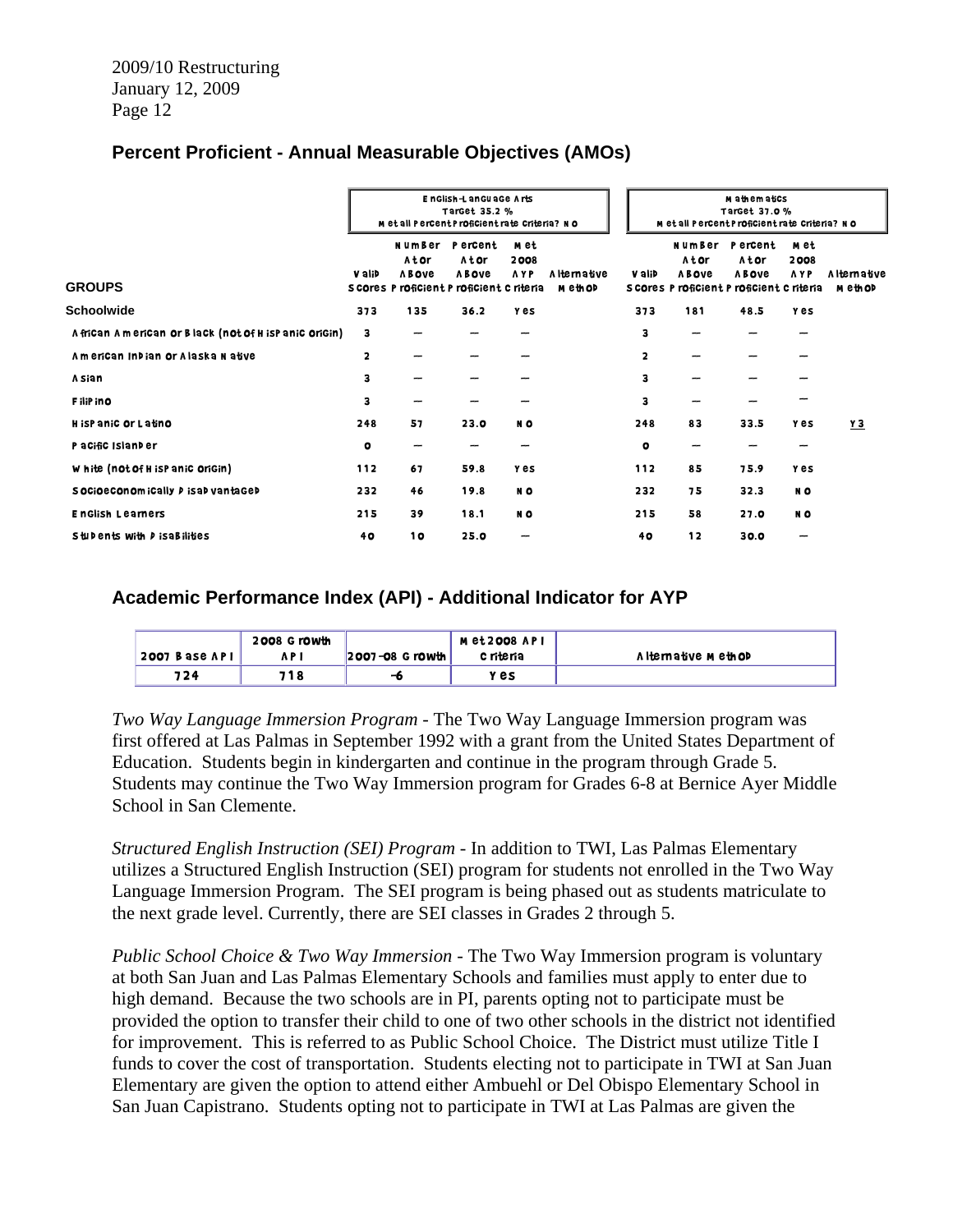option to attend either Marblehead Elementary School in San Clemente or Palisades Elementary School in Capistrano Beach. Many students residing in the San Juan and Las Palmas areas would like to attend their assigned school, but are unable to do so due to the lack of available space at certain grade levels. Consequently, these students from San Juan and Las Palmas must be bussed to other schools. Also, students must enter the Two Way Immersion program in kindergarten, so new 1<sup>st</sup> through  $5<sup>th</sup>$  grades students moving into the area are not able to enroll in the TWI program at either San Juan or Las Palmas. The cost for transporting students from their assigned school to an alternate non-PI school is:

| <b>Transport From/To</b>      | <b>Cost of Bus Route</b>                                             |
|-------------------------------|----------------------------------------------------------------------|
| From San Juan to Ambuehl      | 24.4 miles/day at \$7/mile for 180 days = \$30,744                   |
| From San Juan to Del Obispo   | 19.5 miles/day at \$7/mile for 180 days = $$24,570$                  |
| From Las Palmas to Palisades  | 35.7 miles/day at $\frac{\gamma}{\gamma}$ mile for 180 days = 44,982 |
| From Las Palmas to Marblehead | 35.7 miles/day at \$7/mile for 180 days = \$44,982                   |

There are three Program Improvement schools in CUSD – Kinoshita and San Juan located in the city of San Juan Capistrano, and Las Palmas located in San Clemente. The following chart outlines the number of students by school and grade level attending a school other than their assigned school. Note the increase in kindergarten students from Las Palmas and San Juan attending a school other than their assigned schools. Las Palmas and San Juan no longer offer an SEI kindergarten class, so all kindergarten students opting to remain at their assigned school must enroll in the TWI program (if there is space).

#### **Public School Choice Transfer Requests**

| <b>Home School</b> | <b>Choice</b><br><b>School</b> | Kindergarten            | <b>Ist</b><br>Grade | 2 <sup>nd</sup><br>Grade | 3 <sup>rd</sup><br>Grade | $\overline{A}^{\text{th}}$<br>Grade | 5 <sup>th</sup><br>Grade | <b>Totals</b> |
|--------------------|--------------------------------|-------------------------|---------------------|--------------------------|--------------------------|-------------------------------------|--------------------------|---------------|
| Kinoshita          | Ambuehl                        | $\overline{\mathbf{2}}$ | 3                   | 3                        | 2                        | 6                                   | $\overline{\mathbf{2}}$  | 18            |
| Kinoshita          | P el O Bispo                   | 9                       | $\mathbf{2}$        | $\overline{\mathbf{2}}$  | 2                        | 2                                   |                          | 18            |
| Las Palmas         | M arBlehead                    | 15                      | 3                   | 4                        | 5                        | 3                                   |                          | 31            |
| Las Palmas         | P alisades                     | 8                       |                     | 9                        | 3                        | 6                                   | 5                        | 38            |
| San Juan           | Ambuehl                        | 15                      | 5                   | $\overline{\mathbf{2}}$  |                          | 2                                   | $\overline{\mathbf{2}}$  | 27            |
| San Juan           | Pel O Bispo                    | 13                      |                     |                          |                          | $\mathbf o$                         | 3                        | 19            |
| <b>Totals</b>      |                                | 62                      | 21                  | 21                       | 14                       | 19                                  | 14                       | 151           |

# Restructuring Options for Las Palmas and San Juan Elementary Schools

*K-8 School at San Juan* – In 2003, the CUSD Board of Trustees reviewed San Juan Elementary School's restructuring proposal to move toward a K-8 configuration. This proposal would allow the continuation of the Two Way Immersion program through  $8<sup>th</sup>$  grade. This configuration would benefit San Juan Elementary students, as well as provide enrollment relief at Marco Forster Middle School (MFMS) in San Juan Capistrano. The 2008-09 2<sup>nd</sup> month enrollment at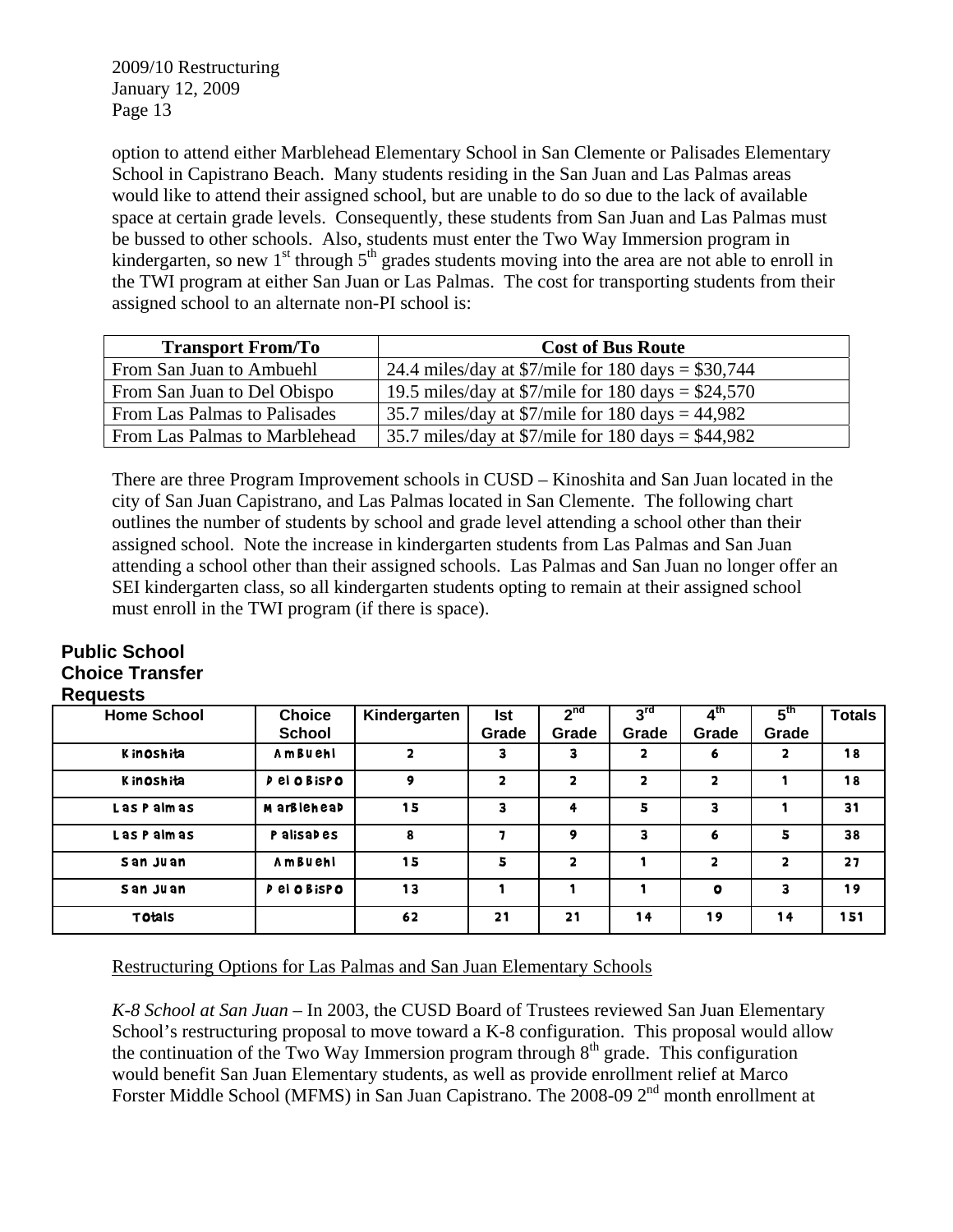MFMS is 1,416 students, with approximately 200 students from the San Juan Elementary School attendance area.

With the first class of Two Way Immersion students now in  $4<sup>th</sup>$  grade, a decision regarding the K-8 concept at San Juan is imminent because these students will be entering  $6<sup>th</sup>$  grade in 2010/2011. If the K-8 concept is approved, the facilities at San Juan Elementary School will need to be expanded to house  $6<sup>th</sup>$  through  $8<sup>th</sup>$  grade students prior to the 2010/2011 school year.

# **SAN JUAN ELEMENTARY SCHOOL**

## **Option to Transition to a K-8 Two Way Immersion Magnet School**

- Transition to a K-8 Two Way Immersion Magnet School beginning with 6th graders in 2010/2011. SJES would not have boundaries beginning in 2010/2011.
- **Priority to enroll in San Juan K-8 Two Way Immersion Magnet School would be given to** students living within walking distance of the school (approximately 1.0 mile)
- Reassign San Juan Elementary attendance boundaries (study areas 0800, 0840, 0850, 0871 – 42 students) to Kinoshita Elementary School.
- Reassign a portion of Kinoshita students (study areas  $0861, 0930, 0940, 0942 47$ students) to Del Obispo.
- Reassign a portion of Del Obispo students (study areas 0990, 1000,  $1120 20$  students) to RH Dana.
- Reassign a portion of RH Dana students to Malcom (study area  $0971 3$  students).
- Reassign a portion of San Juan (study areas 0790, 0830, 0860 no students live in these areas) to G. White.

| R. H. Dana        | 2008/09           | 2010/11           | 2011/12           | 2012/13           | 2013/14           |
|-------------------|-------------------|-------------------|-------------------|-------------------|-------------------|
| <b>Elementary</b> | 2nd Month         | Projected         | <b>Projected</b>  | Projected         | <b>Projected</b>  |
| School            | <b>Enrollment</b> | <b>Enrollment</b> | <b>Enrollment</b> | <b>Enrollment</b> | <b>Enrollment</b> |
|                   | 387               | 433               | 475               | 497               | 524               |

| <b>Del Obispo</b> | 2008/09           | 2010/11           | 2011/12           | 2012/13           | 2013/14           |
|-------------------|-------------------|-------------------|-------------------|-------------------|-------------------|
| <b>Elementary</b> | 2nd Month         | <b>Projected</b>  | <b>Projected</b>  | <b>Projected</b>  | <b>Projected</b>  |
| School            | <b>Enrollment</b> | <b>Enrollment</b> | <b>Enrollment</b> | <b>Enrollment</b> | <b>Enrollment</b> |
|                   | 490               | 529               | 565               | 591               | 631               |

| Kinoshita         | 2008/09           | 2010/11           | 2011/12           | 2012/13           | 2013/14           |
|-------------------|-------------------|-------------------|-------------------|-------------------|-------------------|
| <b>Elementary</b> | 2nd Month         | <b>Projected</b>  | <b>Projected</b>  | <b>Projected</b>  | <b>Projected</b>  |
| School            | <b>Enrollment</b> | <b>Enrollment</b> | <b>Enrollment</b> | <b>Enrollment</b> | <b>Enrollment</b> |
|                   | 622               | 645               | 660               | 645               | 650               |

| <b>Malcom</b>     | 2008/09           | 2010/11           | 2011/12           | 2012/13           | 2013/14           |
|-------------------|-------------------|-------------------|-------------------|-------------------|-------------------|
| <b>Elementary</b> | 2nd Month         | <b>Projected</b>  | <b>Projected</b>  | Projected         | Projected         |
| <b>School</b>     | <b>Enrollment</b> | <b>Enrollment</b> | <b>Enrollment</b> | <b>Enrollment</b> | <b>Enrollment</b> |
|                   | 671               | 656               | 630               | 625               | 628               |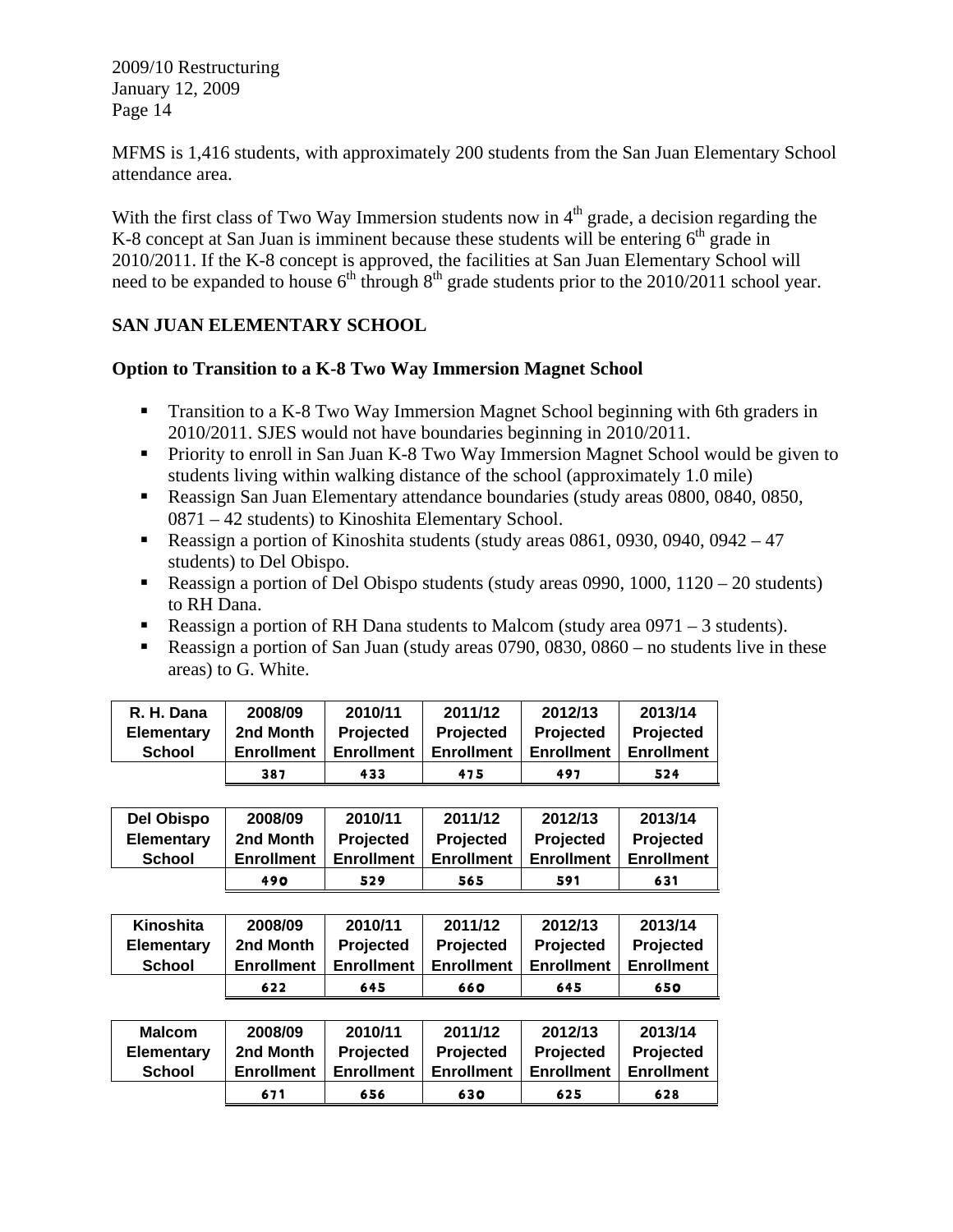| San Juan      | 2008/09           | 2010/11           | 2011/12           | 2012/13           | 2013/14           |
|---------------|-------------------|-------------------|-------------------|-------------------|-------------------|
| K-8           | K-5               | $K-6$             | K-7               | $K-8$             | K-8               |
| <b>School</b> | 2nd Month         | Projected         | Projected         | Projected         | Projected         |
|               | <b>Enrollment</b> | <b>Enrollment</b> | <b>Enrollment</b> | <b>Enrollment</b> | <b>Enrollment</b> |
|               | 631               | 757               | 847               | 932               | 947               |

| George<br>White   | 2008/09           | 2010/11           | 2011/12           | 2012/13           | 2013/14           |
|-------------------|-------------------|-------------------|-------------------|-------------------|-------------------|
|                   |                   |                   |                   |                   |                   |
| <b>Elementary</b> | 2nd Month         | Projected         | Projected         | Projected         | Projected         |
| <b>School</b>     | <b>Enrollment</b> | <b>Enrollment</b> | <b>Enrollment</b> | <b>Enrollment</b> | <b>Enrollment</b> |
|                   | 666               | 635               | 618               | 601               | 604               |
|                   |                   |                   |                   |                   |                   |
|                   | 2008/09           | 2010/11           | 2011/12           | 2012/13           | 2013/14           |
| <b>Marco</b>      |                   |                   |                   |                   |                   |
| <b>Forster</b>    | 2nd Month         | Projected         | Projected         | Projected         | Projected         |
|                   |                   |                   |                   |                   |                   |
| <b>Middle</b>     | <b>Enrollment</b> | <b>Enrollment</b> | <b>Enrollment</b> | <b>Enrollment</b> | <b>Enrollment</b> |

**Description of reassignment of study areas for San Juan Option to Transition to a K-8 Two Way Immersion Magnet School** 

| R. H. Dana        | 2008/09           | 2010/11           | <b>Less Study</b> | Plus S. A.'s      | 2010/11           |
|-------------------|-------------------|-------------------|-------------------|-------------------|-------------------|
| <b>Elementary</b> | 2nd Month         | Projected         | <b>Area 0971</b>  | 0990, 1000 & 1120 | Total             |
| <b>School</b>     | <b>Enrollment</b> | <b>Enrollment</b> | to Malcom         | from Del Obispo   | <b>Enrollment</b> |
|                   |                   |                   |                   |                   |                   |
|                   | 387               | 416               | -3                | 20                | 433               |

| Del Obispo        | 2008/09           | 2010/11           | Less S. A.'s<br>0990, 1000 & | Plus S. A.'s 0861,<br>0930, | 2010/11           |
|-------------------|-------------------|-------------------|------------------------------|-----------------------------|-------------------|
| <b>Elementary</b> | 2nd Month         | <b>Projected</b>  | 1120                         | 0940, 0941, & 0942          | Total             |
| <b>School</b>     | <b>Enrollment</b> | <b>Enrollment</b> | to R. H. Dana                | from Kinoshita              | <b>Enrollment</b> |
|                   |                   |                   |                              |                             |                   |
|                   | <b>490</b>        | 502               | $-20$                        | 47                          | 529               |

|                   |                   |                   | Plus S. A.'s  | Less S. A.'s 0861, |                   |
|-------------------|-------------------|-------------------|---------------|--------------------|-------------------|
| Kinoshita         | 2008/09           | 2010/11           | 0800          | 0930,              | 2010/11           |
|                   |                   |                   | 0840, 0850 &  |                    |                   |
| <b>Elementary</b> | 2nd Month         | <b>Projected</b>  | 0871          | 0940, 0941, & 0942 | Total             |
| <b>School</b>     | <b>Enrollment</b> | <b>Enrollment</b> | from San Juan | to Del Obispo      | <b>Enrollment</b> |
|                   |                   |                   |               |                    |                   |
|                   | 622               | 650               | 42            | $-47$              | 645               |
|                   |                   |                   |               |                    |                   |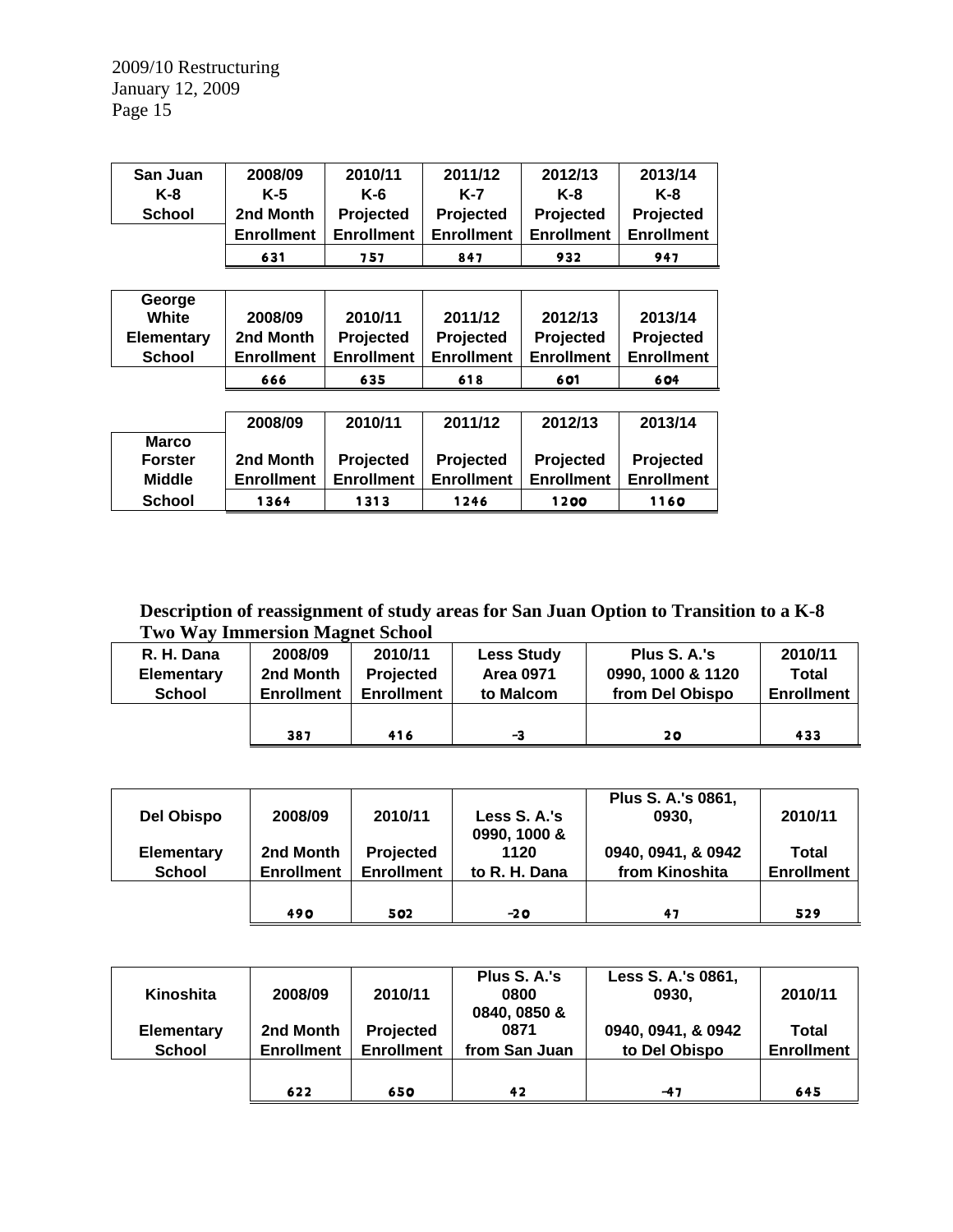| <b>Malcom</b><br><b>Elementary</b> | 2008/09<br>2nd Month | 2010/11<br>Projected | <b>Plus Study</b><br><b>Area 0971</b> | 2010/11<br>Total  |
|------------------------------------|----------------------|----------------------|---------------------------------------|-------------------|
| <b>School</b>                      | <b>Enrollment</b>    | <b>Enrollment</b>    | from R. H. Dana                       | <b>Enrollment</b> |
|                                    |                      |                      |                                       |                   |
|                                    | 671                  | 653                  |                                       | 656               |

|                     | 666               | 635               | O             | 635               |  |
|---------------------|-------------------|-------------------|---------------|-------------------|--|
|                     |                   |                   |               |                   |  |
| <b>School</b>       | <b>Enrollment</b> | <b>Enrollment</b> | from San Juan | <b>Enrollment</b> |  |
| <b>Elementary</b>   | 2nd Month         | Projected         | 0860          | Total             |  |
|                     |                   |                   | 0790, 0830 &  |                   |  |
| <b>George White</b> | 2008/09           | 2010/11           | 0740.         | 2010/11           |  |
|                     |                   |                   | Plus S. A.'s  |                   |  |

# **San Juan K-8 Two Way Immersion Option**

| <b>Pros</b>                                 | Cons                                                         |
|---------------------------------------------|--------------------------------------------------------------|
| Provides continuity in Two-Way Immersion    | Shifts attendance boundaries at several                      |
| Program at San Juan. Enables students to    | elementary schools                                           |
| continue program into middle school         |                                                              |
| Provides space at San Juan for additional   | Incurs facilities costs for adding $6^{th}$ - $8^{th}$ grade |
| students from the San Juan and Kinoshita    | classrooms at San Juan Elementary                            |
| attendance areas                            |                                                              |
| Eliminates NCLB requirement to bus San Juan |                                                              |
| Elementary students to two non-PI schools – |                                                              |
| Ambuehl and Del Obispo Elementary Schools   |                                                              |
| Allows students residing near San Juan      |                                                              |
| Elementary School to attend a school within |                                                              |
| walking distance                            |                                                              |
| Reduces enrollment at Ambuehl               |                                                              |
| Reduces enrollment at Marco Forster Middle  |                                                              |
| School                                      |                                                              |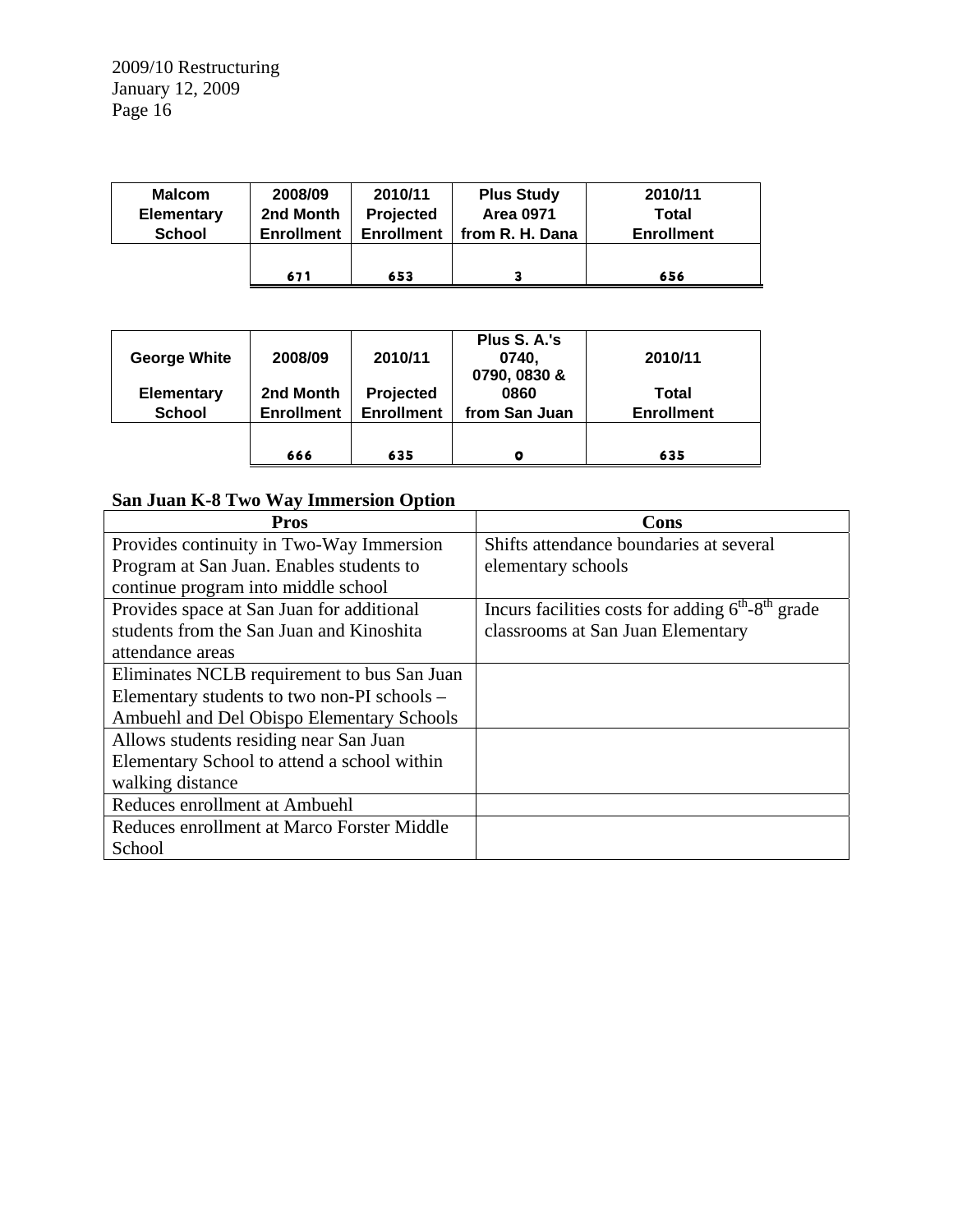# **San Juan Option to Maintain Status Quo**

- Continue with status quo at San Juan Elementary School
- Two-Way Immersion program will end after  $5<sup>th</sup>$  grade
- NCLB students from San Juan Elementary School continue to be bussed to Ambuehl Elementary School and one additional elementary school (RH Dana, Malcom or George White Elementary School)

## **One of the following pairing of schools would be designated for San Juan Elementary NCLB students.**

## **NCLB San Juan Students attend Ambuehl and RH Dana**

(San Juan Elementary students have the option of attending either Ambuehl or RH Dana)

| Ambuehl           | 2008/09           | 2010/11           | 2011/12           | 2012/13           | 2013/14           |
|-------------------|-------------------|-------------------|-------------------|-------------------|-------------------|
| <b>Elementary</b> | 2nd Month         | <b>Projected</b>  | <b>Projected</b>  | <b>Projected</b>  | <b>Projected</b>  |
| <b>School</b>     | <b>Enrollment</b> | <b>Enrollment</b> | <b>Enrollment</b> | <b>Enrollment</b> | <b>Enrollment</b> |
|                   | 548               | 581               | 589               | 616               | 646               |

| R. H. Dana        | 2008/09           | 2010/11           | 2011/12           | 2012/13           | 2013/14           |
|-------------------|-------------------|-------------------|-------------------|-------------------|-------------------|
| <b>Elementary</b> | 2nd Month         | <b>Projected</b>  | <b>Projected</b>  | <b>Projected</b>  | <b>Projected</b>  |
| <b>School</b>     | <b>Enrollment</b> | <b>Enrollment</b> | <b>Enrollment</b> | <b>Enrollment</b> | <b>Enrollment</b> |
|                   | 387               | 451               | 511               | 545               | 586               |

| San Juan          | 2008/09           | 2010/11           | 2011/12           | 2012/13           | 2013/14           |
|-------------------|-------------------|-------------------|-------------------|-------------------|-------------------|
| <b>Elementary</b> | 2nd Month         | <b>Projected</b>  | <b>Projected</b>  | <b>Projected</b>  | Projected         |
| <b>School</b>     | <b>Enrollment</b> | <b>Enrollment</b> | <b>Enrollment</b> | <b>Enrollment</b> | <b>Enrollment</b> |
|                   | 631               | 678               | 687               | 7 03              | 670               |

| <b>Marco</b><br><b>Forster</b><br><b>Middle</b><br><b>School</b> | 2008/09<br>2nd Month<br><b>Enrollment</b> | 2010/11<br>Projected<br><b>Enrollment</b> | 2011/12<br><b>Projected</b><br><b>Enrollment</b> | 2012/13<br><b>Projected</b><br><b>Enrollment</b> | 2013/14<br>Projected<br><b>Enrollment</b> |
|------------------------------------------------------------------|-------------------------------------------|-------------------------------------------|--------------------------------------------------|--------------------------------------------------|-------------------------------------------|
|                                                                  | 1364                                      | 1392                                      | 1406                                             | 1429                                             | 1437                                      |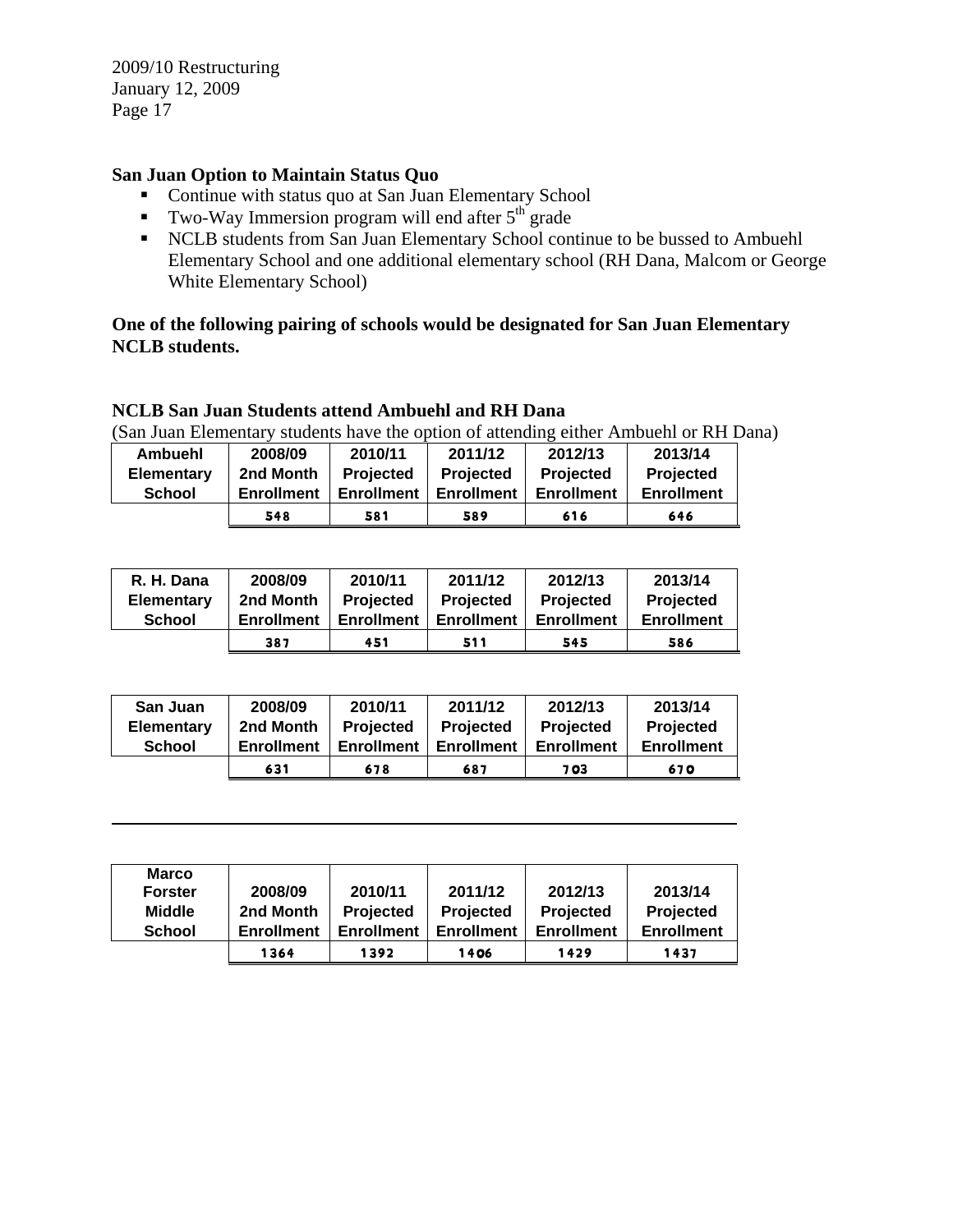# **NCLB San Juan Students attend Ambuehl and George White**

(San Juan Elementary students have the option of attending either Ambuehl or George White)

| <b>Ambuehl</b>    | 2008/09           | 2010/11           | 2011/12           | 2012/13           | 2013/14           |
|-------------------|-------------------|-------------------|-------------------|-------------------|-------------------|
| <b>Elementary</b> | 2nd Month         | <b>Projected</b>  | Projected         | <b>Projected</b>  | Projected         |
| <b>School</b>     | <b>Enrollment</b> | <b>Enrollment</b> | <b>Enrollment</b> | <b>Enrollment</b> | <b>Enrollment</b> |
|                   | 548               | 581               | 589               | 616               | 646               |

| San Juan          | 2008/09           | 2010/11           | 2011/12    | 2012/13           | 2013/14           |
|-------------------|-------------------|-------------------|------------|-------------------|-------------------|
| <b>Elementary</b> | 2nd Month         | <b>Projected</b>  | Projected  | Projected         | Projected         |
| <b>School</b>     | <b>Enrollment</b> | <b>Enrollment</b> | Enrollment | <b>Enrollment</b> | <b>Enrollment</b> |
|                   | 631               | 678               | 687        | 7 03              | 670               |

| <b>George White</b> | 2008/09           | 2010/11           | 2011/12           | 2012/13           | 2013/14           |
|---------------------|-------------------|-------------------|-------------------|-------------------|-------------------|
| <b>Elementary</b>   | 2nd Month         | <b>Projected</b>  | <b>Projected</b>  | <b>Projected</b>  | Projected         |
| <b>School</b>       | <b>Enrollment</b> | <b>Enrollment</b> | <b>Enrollment</b> | <b>Enrollment</b> | <b>Enrollment</b> |
|                     | 666               | 651               | 647               | 641               | 650               |

| <b>Marco</b><br><b>Forster</b><br><b>Middle</b><br><b>School</b> | 2008/09<br>2nd Month<br><b>Enrollment</b> | 2010/11<br>Projected<br><b>Enrollment</b> | 2011/12<br>Projected<br><b>Enrollment</b> | 2012/13<br>Projected<br><b>Enrollment</b> | 2013/14<br>Projected<br><b>Enrollment</b> |
|------------------------------------------------------------------|-------------------------------------------|-------------------------------------------|-------------------------------------------|-------------------------------------------|-------------------------------------------|
|                                                                  | 1364                                      | 1392                                      | 1406                                      | 1429                                      | 1437                                      |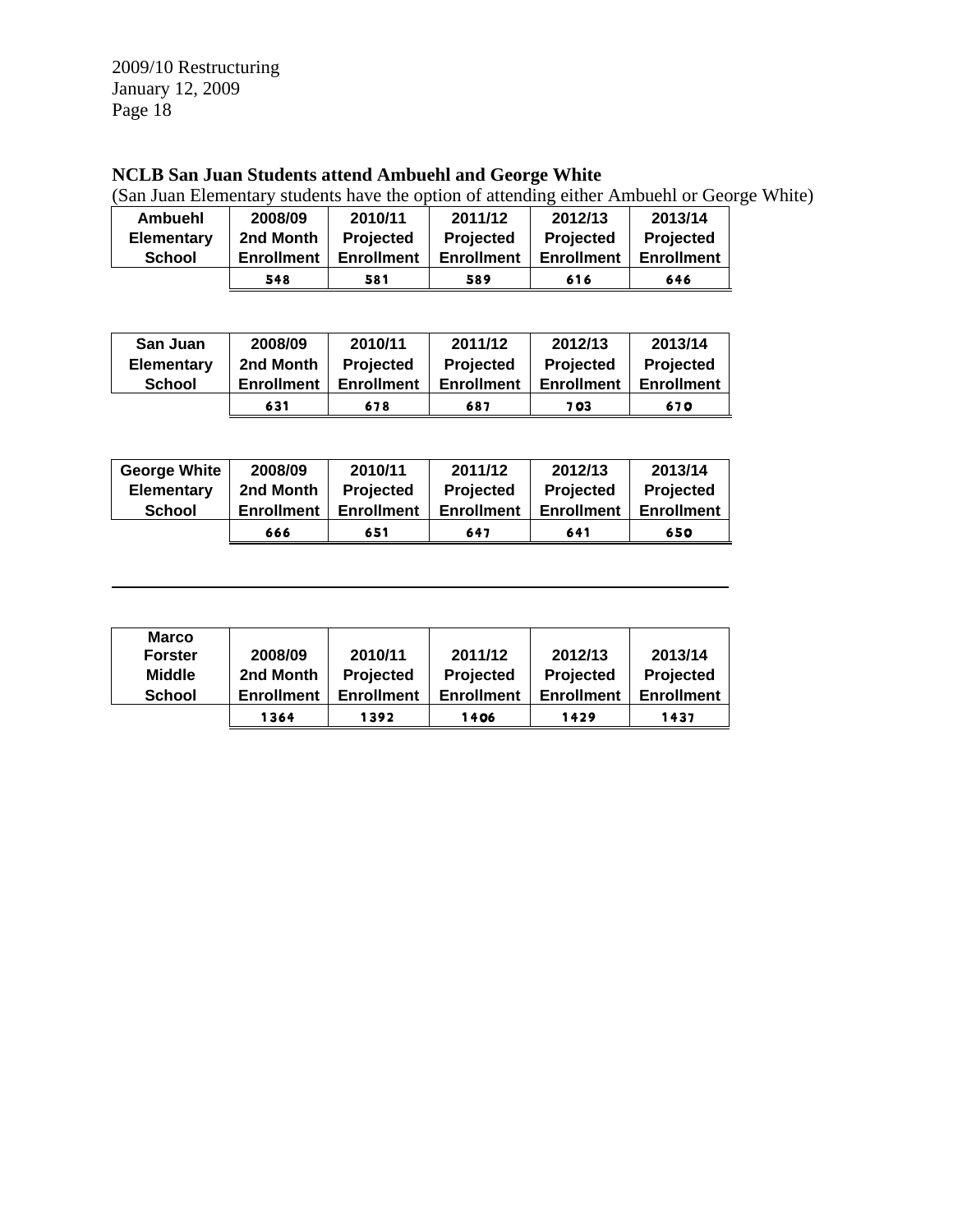# **NCLB San Juan Students attend Ambuehl and Malcom**

(San Juan Elementary students have the option of attending either Ambuehl or Malcom)

| Ambuehl           | 2008/09           | 2010/11           | 2011/12           | 2012/13           | 2013/14           |
|-------------------|-------------------|-------------------|-------------------|-------------------|-------------------|
| <b>Elementary</b> | 2nd Month         | Projected         | Projected         | Projected         | Projected         |
| <b>School</b>     | <b>Enrollment</b> | <b>Enrollment</b> | <b>Enrollment</b> | <b>Enrollment</b> | <b>Enrollment</b> |
|                   | 548               | 581               | 589               | 616               | 646               |

| <b>Malcom</b>     | 2008/09           | 2010/11           | 2011/12           | 2012/13           | 2013/14           |
|-------------------|-------------------|-------------------|-------------------|-------------------|-------------------|
| <b>Elementary</b> | 2nd Month         | <b>Projected</b>  | <b>Projected</b>  | Projected         | Projected         |
| School            | <b>Enrollment</b> | <b>Enrollment</b> | <b>Enrollment</b> | <b>Enrollment</b> | <b>Enrollment</b> |
|                   | 671               | 677               | 668               | 679               | 691               |

| San Juan          | 2008/09           | 2010/11           | 2011/12           | 2012/13           | 2013/14           |
|-------------------|-------------------|-------------------|-------------------|-------------------|-------------------|
| <b>Elementary</b> | 2nd Month         | Projected         | Projected         | Projected         | Projected         |
| <b>School</b>     | <b>Enrollment</b> | <b>Enrollment</b> | <b>Enrollment</b> | <b>Enrollment</b> | <b>Enrollment</b> |
|                   | 631               | 678               | 687               | 7 03              | 670               |

| <b>Marco</b><br><b>Forster</b><br><b>Middle</b><br><b>School</b> | 2008/09<br>2nd Month<br><b>Enrollment</b> | 2010/11<br>Projected<br><b>Enrollment</b> | 2011/12<br>Projected<br><b>Enrollment</b> | 2012/13<br>Projected<br><b>Enrollment</b> | 2013/14<br>Projected<br><b>Enrollment</b> |
|------------------------------------------------------------------|-------------------------------------------|-------------------------------------------|-------------------------------------------|-------------------------------------------|-------------------------------------------|
|                                                                  | 1364                                      | 1392                                      | 1406                                      | 1429                                      | 1437                                      |

| <b>Pros</b>                           | Cons                                                          |
|---------------------------------------|---------------------------------------------------------------|
| Does not incur facilities cost at San | Terminates Two-Way Immersion program in 5 <sup>th</sup> grade |
| Juan Elementary School                | for San Juan students                                         |
|                                       | Increases enrollment at Ambuehl and either RH Dana,           |
|                                       | Malcom or George White Elementary School                      |
|                                       | Incurs cost of transporting San Juan Elementary students      |
|                                       | to RH Dana, Malcom or George White Elementary                 |
|                                       | School                                                        |
|                                       | Distance to the various schools makes it difficult for San    |
|                                       | Juan parents to attend parent conferences and various         |
|                                       | school events at RH Dana, Malcom, and George White            |
|                                       | <b>Elementary Schools</b>                                     |
|                                       | Increases enrollment at Marco Forster Middle School           |
|                                       | Incurs facilities costs at either RH Dana, Malcom, or         |
|                                       | George White Elementary School                                |
|                                       | Continues the NCLB requirement to transport students          |
|                                       | from San Juan Elementary to multiple schools.                 |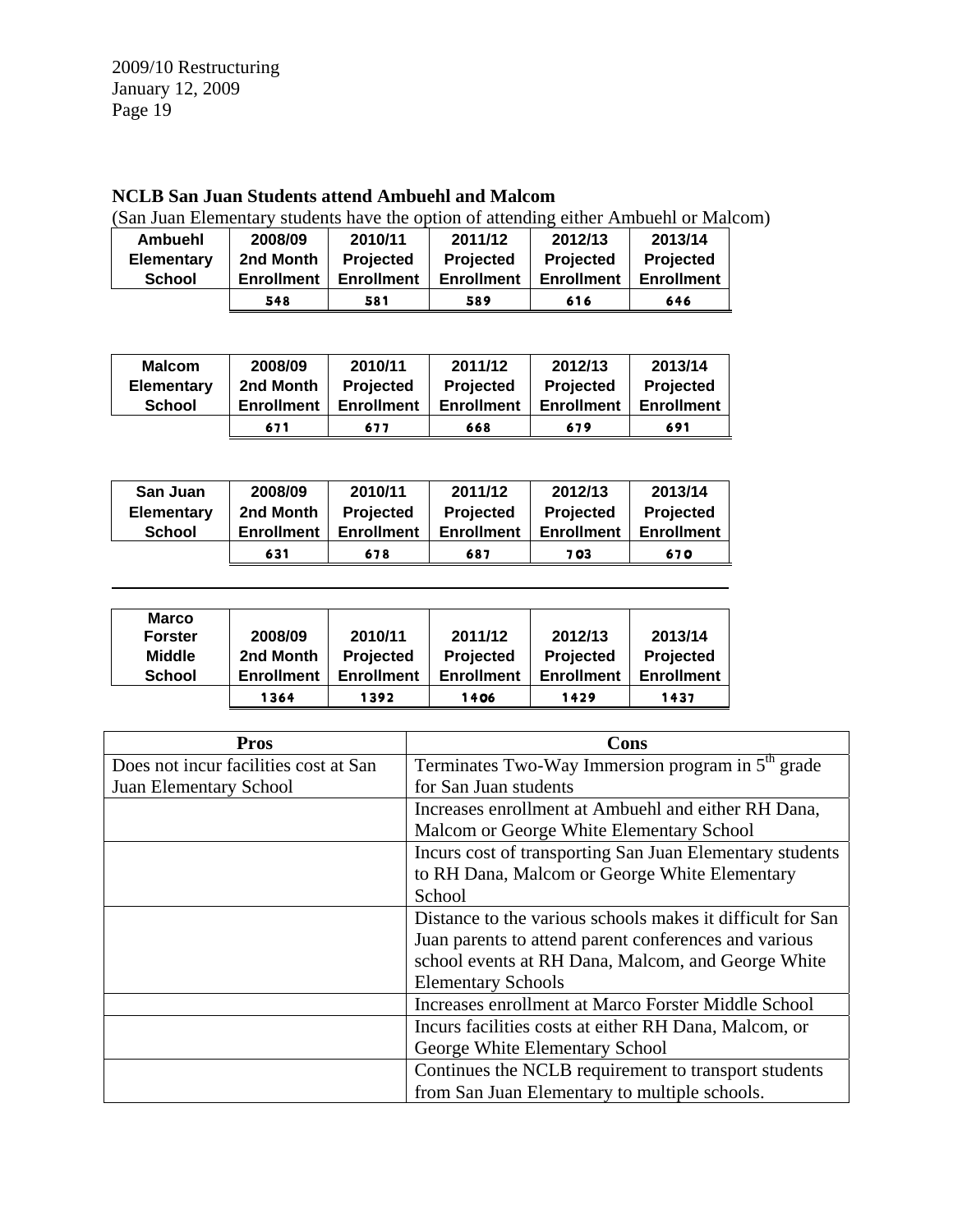(Please see Attachment A for additional options for reassigning the San Juan Elementary students to other schools.)

# **LAS PALMAS ELEMENTARY SCHOOL**

## **Option A**

- K-5 Two-Way Immersion Magnet School beginning in 2010/2011 with no attendance boundaries for Las Palmas.
- Reassign current Las Palmas study areas to Concordia, Lobo and Palisades.

| Concordia         | 2008/09           | 2009/10           | 2010/11           | 20011/12          | 20012/13          |
|-------------------|-------------------|-------------------|-------------------|-------------------|-------------------|
| <b>Elementary</b> | 2nd Month         | <b>Projected</b>  | <b>Projected</b>  | <b>Projected</b>  | <b>Projected</b>  |
| <b>School</b>     | <b>Enrollment</b> | <b>Enrollment</b> | <b>Enrollment</b> | <b>Enrollment</b> | <b>Enrollment</b> |
|                   | 630               | 656               | 666               | 660               | 655               |

| Las Palmas    | 2008/09           | 2009/10           | 2010/11           | 20011/12          | 20012/13          |
|---------------|-------------------|-------------------|-------------------|-------------------|-------------------|
| Elementary    | 2nd Month         | <b>Projected</b>  | <b>Projected</b>  | Projected         | Projected         |
| <b>School</b> | <b>Enrollment</b> | <b>Enrollment</b> | <b>Enrollment</b> | <b>Enrollment</b> | <b>Enrollment</b> |
|               | 673               | 692               | 688               | 668               | 662               |

| <b>Clarence Lobo</b> | 2008/09           | 2009/10           | 2010/11           | 20011/12          | 20012/13          |
|----------------------|-------------------|-------------------|-------------------|-------------------|-------------------|
| <b>Elementary</b>    | 2nd Month         | <b>Projected</b>  | <b>Projected</b>  | <b>Projected</b>  | <b>Projected</b>  |
| <b>School</b>        | <b>Enrollment</b> | <b>Enrollment</b> | <b>Enrollment</b> | <b>Enrollment</b> | <b>Enrollment</b> |
|                      | 454               | 495               | 518               | 534               | 552               |

| <b>Palisades</b> | 2008/09           | 2009/10           | 2010/11           | 20011/12          | 20012/13          |
|------------------|-------------------|-------------------|-------------------|-------------------|-------------------|
| Elementary       | 2nd Month         | Projected         | Projected         | <b>Projected</b>  | Projected         |
| <b>School</b>    | <b>Enrollment</b> | <b>Enrollment</b> | <b>Enrollment</b> | <b>Enrollment</b> | <b>Enrollment</b> |
|                  | 516               | 528               | 532               | 546               | 568               |

| Pros                                          | Cons                                        |
|-----------------------------------------------|---------------------------------------------|
| Eliminates cost of NCLB transportation to     | Increases enrollment at Concordia, Lobo and |
| Marblehead School                             | <b>Palisades Elementary Schools</b>         |
| Eliminates need to add relocatable classrooms | Increases transportation costs by adding    |
| to Las Palmas                                 | Concordia                                   |
| Balances enrollment of Las Palmas students    |                                             |
| among three schools instead of two.           |                                             |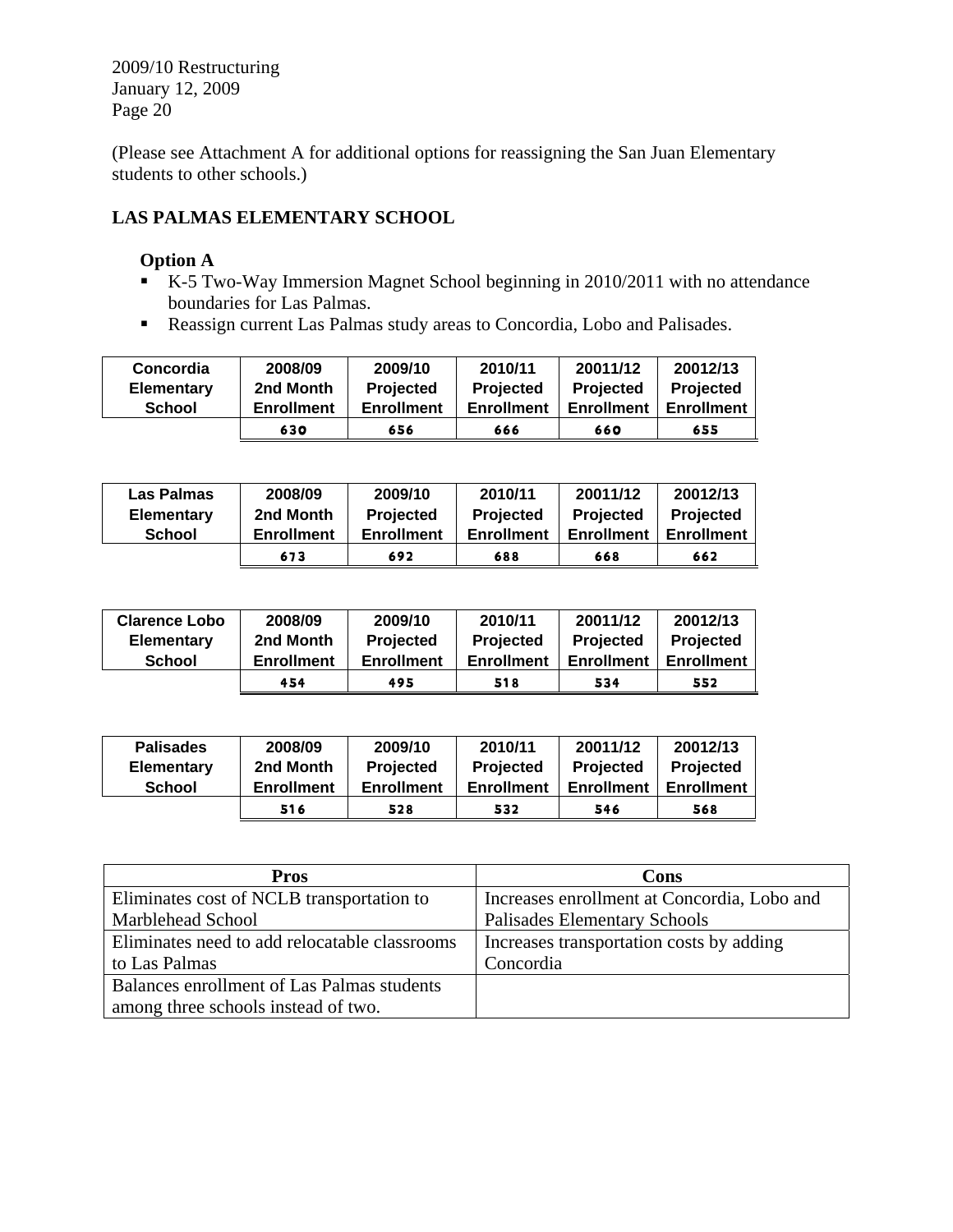# **Las Palmas Option B**

- K-5 Two-Way Immersion Magnet School beginning in 2010/2011 with no attendance boundaries for Las Palmas.
- Reassign current Las Palmas study areas to Lobo, Marblehead, and Palisades.

| Las Palmas        | 2008/09           | 2009/10           | 2010/11           | 20011/12          | 20012/13          |
|-------------------|-------------------|-------------------|-------------------|-------------------|-------------------|
| <b>Elementary</b> | 2nd Month         | <b>Projected</b>  | <b>Projected</b>  | Projected         | <b>Projected</b>  |
| <b>School</b>     | <b>Enrollment</b> | <b>Enrollment</b> | <b>Enrollment</b> | <b>Enrollment</b> | <b>Enrollment</b> |
|                   | 673               | 692               | 688               | 668               | 662               |

| <b>Clarence Lobo</b> | 2008/09           | 2009/10           | 2010/11           | 20011/12          | 20012/13          |
|----------------------|-------------------|-------------------|-------------------|-------------------|-------------------|
| <b>Elementary</b>    | 2nd Month         | <b>Projected</b>  | <b>Projected</b>  | Projected         | <b>Projected</b>  |
| <b>School</b>        | <b>Enrollment</b> | <b>Enrollment</b> | <b>Enrollment</b> | <b>Enrollment</b> | <b>Enrollment</b> |
|                      | 454               | 495               | 518               | 534               | 552               |

| <b>Marblehead</b> | 2008/09           | 2009/10           | 2010/11           | 20011/12          | 20012/13          |
|-------------------|-------------------|-------------------|-------------------|-------------------|-------------------|
| <b>Elementary</b> | 2nd Month         | <b>Projected</b>  | <b>Projected</b>  | <b>Projected</b>  | Projected         |
| <b>School</b>     | <b>Enrollment</b> | <b>Enrollment</b> | <b>Enrollment</b> | <b>Enrollment</b> | <b>Enrollment</b> |
|                   | 574               | 559               | 556               | 539               | 540               |

| <b>Palisades</b> | 2008/09           | 2009/10           | 2010/11           | 20011/12          | 20012/13          |
|------------------|-------------------|-------------------|-------------------|-------------------|-------------------|
| Elementary       | 2nd Month         | <b>Projected</b>  | <b>Projected</b>  | <b>Projected</b>  | <b>Projected</b>  |
| <b>School</b>    | <b>Enrollment</b> | <b>Enrollment</b> | <b>Enrollment</b> | <b>Enrollment</b> | <b>Enrollment</b> |
|                  | 516               | 515               | 509               | 509               | 519               |

| <b>Pros</b>                                   | Cons                                          |
|-----------------------------------------------|-----------------------------------------------|
| Balances enrollment of Las Palmas students    | Increases enrollment at Lobo                  |
| among three schools instead of two.           |                                               |
| Eliminates need to add relocatable classrooms | Continues to increase enrollment at Palisades |
| to Las Palmas                                 | and Marblehead                                |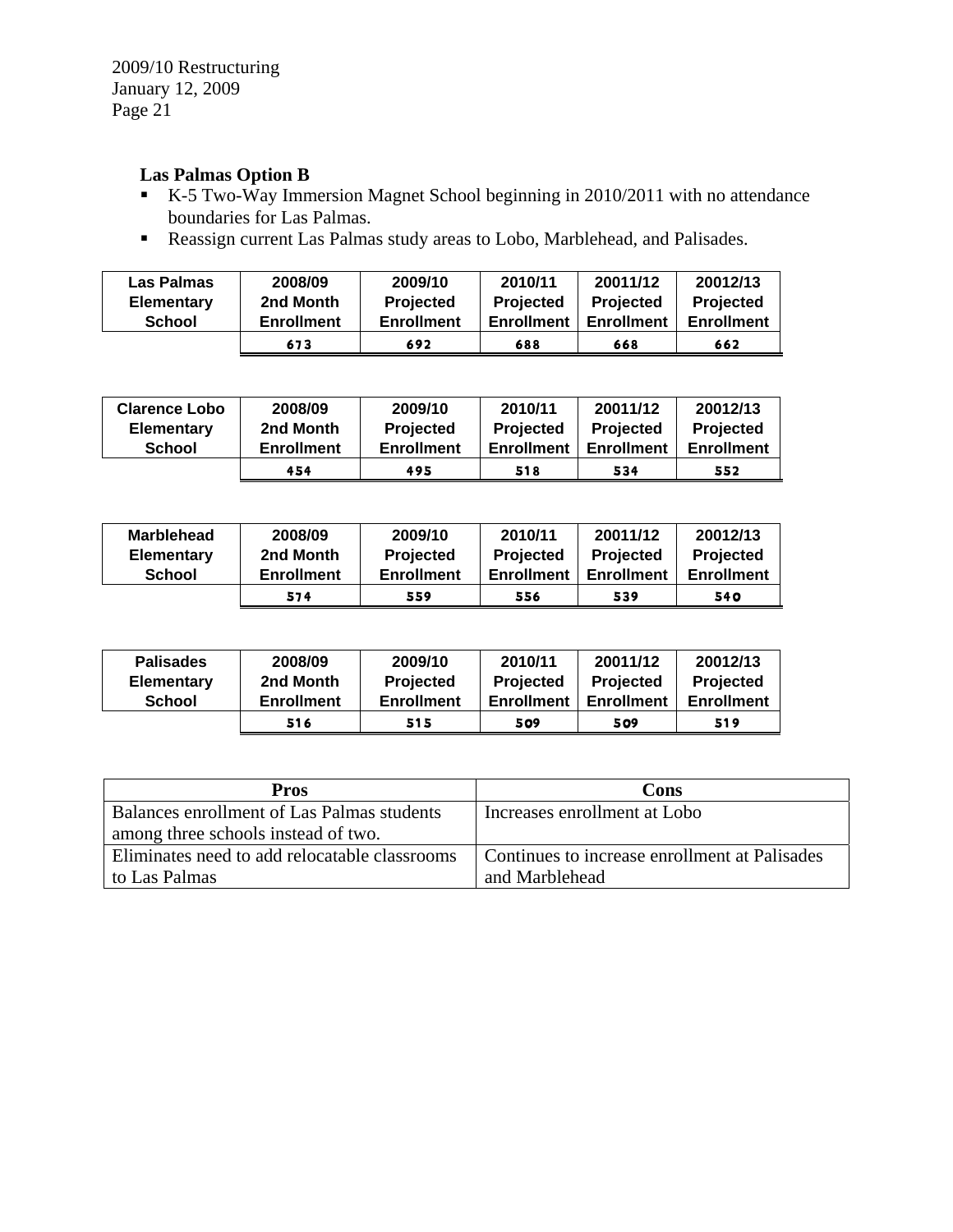# **Las Palmas Option C Maintain Status Quo**

- K-5 Two-Way Immersion School (no magnet school) with current attendance boundaries.
- Continue to provide students with the option of attending Marblehead or Palisades.

| Las Palmas        | 2008/09    | 2009/10           | 2010/11           | 20011/12          | 20012/13          |
|-------------------|------------|-------------------|-------------------|-------------------|-------------------|
| <b>Elementary</b> | 2nd Month  | <b>Projected</b>  | <b>Projected</b>  | <b>Projected</b>  | <b>Projected</b>  |
| <b>School</b>     | Enrollment | <b>Enrollment</b> | <b>Enrollment</b> | <b>Enrollment</b> | <b>Enrollment</b> |
|                   | 673        | 692               | 688               | 668               | 662               |

| <b>Marblehead</b> | 2008/09           | 2009/10           | 2010/11           | 20011/12          | 20012/13          |
|-------------------|-------------------|-------------------|-------------------|-------------------|-------------------|
| <b>Elementary</b> | 2nd Month         | <b>Projected</b>  | <b>Projected</b>  | <b>Projected</b>  | <b>Projected</b>  |
| <b>School</b>     | <b>Enrollment</b> | <b>Enrollment</b> | <b>Enrollment</b> | <b>Enrollment</b> | <b>Enrollment</b> |
|                   | 574               | 589               | 608               | 607               | 621               |

| <b>Palisades</b>  | 2008/09           | 2009/10           | 2010/11           | 20011/12          | 20012/13          |
|-------------------|-------------------|-------------------|-------------------|-------------------|-------------------|
| <b>Elementary</b> | 2nd Month         | <b>Projected</b>  | <b>Projected</b>  | <b>Projected</b>  | <b>Projected</b>  |
| <b>School</b>     | <b>Enrollment</b> | <b>Enrollment</b> | <b>Enrollment</b> | <b>Enrollment</b> | <b>Enrollment</b> |
|                   | 516               | 537               | 548               | 558               | 574               |

| <b>Pros</b>                                       | Cons                                        |
|---------------------------------------------------|---------------------------------------------|
| Maintenance of status $\mathbf{q}$ uo – option of | Continues to increase enrollment at         |
| attending either Marblehead or Palisades          | Marblehead and Palisades Elementary Schools |
| <b>Elementary School</b>                          |                                             |
|                                                   | Does not eliminate cost of NCLB             |
|                                                   | transportation to Marblehead and Palisades  |
|                                                   | <b>Elementary Schools</b>                   |
|                                                   | Incurs facilities costs at Marblehead and   |
|                                                   | Palisades to add relocatable classrooms     |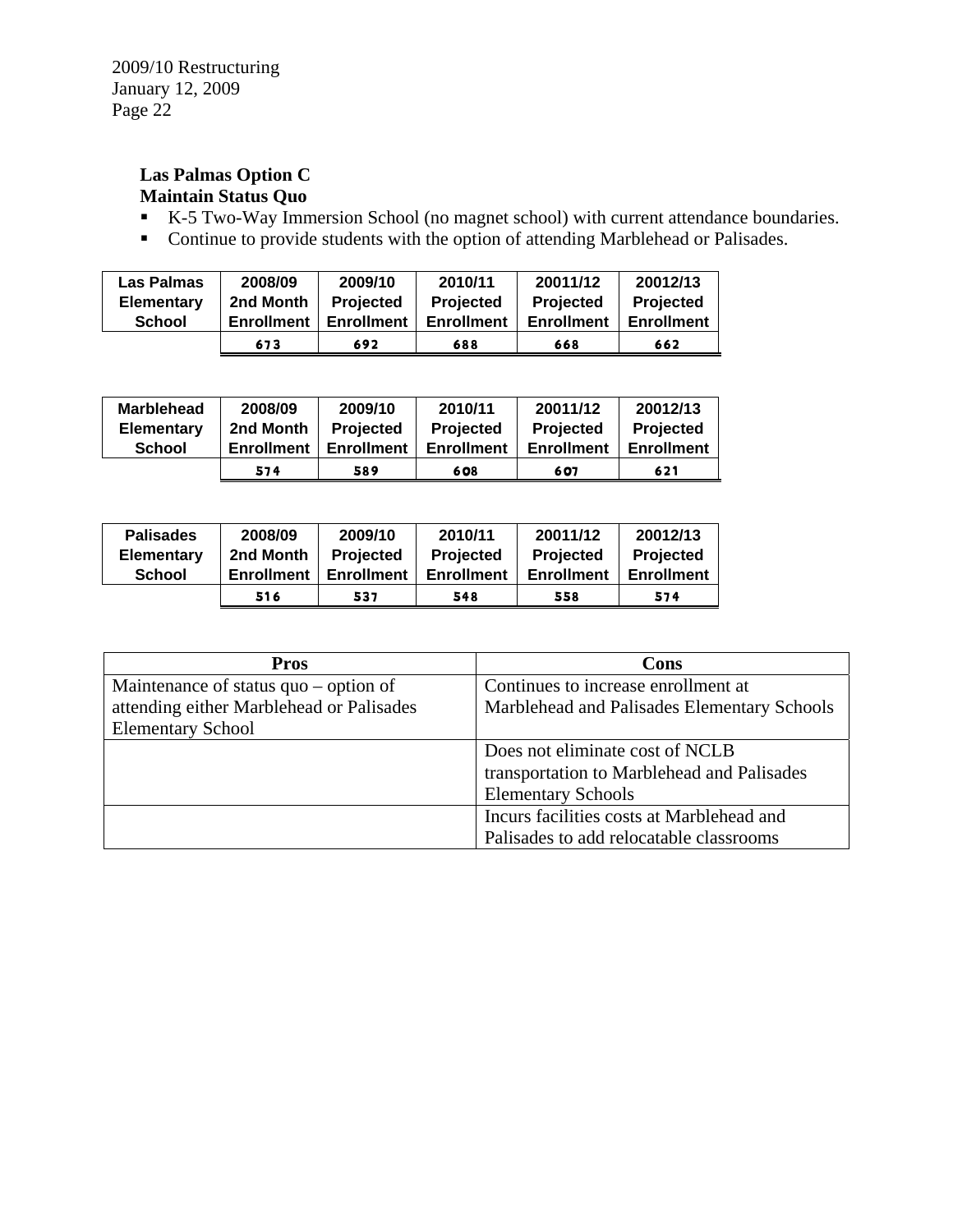# **Las Palmas Option D**

## **Maintain Status Quo and add Concordia as NCLB Public School of Choice**

- K-5 Two-Way Immersion School (no magnet school) with current attendance boundaries.
- Continue to provide students with the option of attending Marblehead and Palisades.
- Add Concordia Elementary School as an NCLB Public School of Choice option for Las Palmas students.

| Concordia         | 2008/09           | 2009/10           | 2010/11           | 20011/12          | 20012/13          |
|-------------------|-------------------|-------------------|-------------------|-------------------|-------------------|
| <b>Elementary</b> | 2nd Month         | <b>Projected</b>  | <b>Projected</b>  | <b>Projected</b>  | <b>Projected</b>  |
| <b>School</b>     | <b>Enrollment</b> | <b>Enrollment</b> | <b>Enrollment</b> | <b>Enrollment</b> | <b>Enrollment</b> |
|                   | 630               | 649               | 652               | 639               | 629               |

| Las Palmas        | 2008/09           | 2009/10           | 2010/11           | 20011/12          | 20012/13          |
|-------------------|-------------------|-------------------|-------------------|-------------------|-------------------|
| <b>Elementary</b> | 2nd Month         | Projected         | <b>Projected</b>  | Projected         | Projected         |
| <b>School</b>     | <b>Enrollment</b> | <b>Enrollment</b> | <b>Enrollment</b> | <b>Enrollment</b> | <b>Enrollment</b> |
|                   | 673               | 692               | 688               | 668               | 662               |

| <b>Marblehead</b> | 2008/09    | 2009/10           | 2010/11    | 20011/12          | 20012/13          |
|-------------------|------------|-------------------|------------|-------------------|-------------------|
| <b>Elementary</b> | 2nd Month  | Projected         | Projected  | <b>Projected</b>  | Projected         |
| <b>School</b>     | Enrollment | <b>Enrollment</b> | Enrollment | <b>Enrollment</b> | <b>Enrollment</b> |
|                   | 574        | 578               | 590        | 583               | 593               |

| <b>Palisades</b>  | 2008/09           | 2009/10           | 2010/11           | 20011/12          | 20012/13          |
|-------------------|-------------------|-------------------|-------------------|-------------------|-------------------|
| <b>Elementary</b> | 2nd Month         | <b>Projected</b>  | Projected         | <b>Projected</b>  | Projected         |
| <b>School</b>     | <b>Enrollment</b> | <b>Enrollment</b> | <b>Enrollment</b> | <b>Enrollment</b> | <b>Enrollment</b> |
|                   | 516               | 527               | 529               | 534               | 546               |

| <b>Pros</b>                                 | Cons                                       |
|---------------------------------------------|--------------------------------------------|
| Maintenance of status $quo - option$ of     | Does not eliminate cost of NCLB            |
| attending either Marblehead or Palisades    | transportation to Marblehead and Palisades |
| <b>Elementary School</b>                    | <b>Elementary Schools</b>                  |
| Adds another school to NCLB Public School   | Adds cost of NCLB transportation to        |
| Choice options                              | Concordia Elementary School                |
| May slow the increase in enrollment at      |                                            |
| Marblehead and Palisades Elementary Schools |                                            |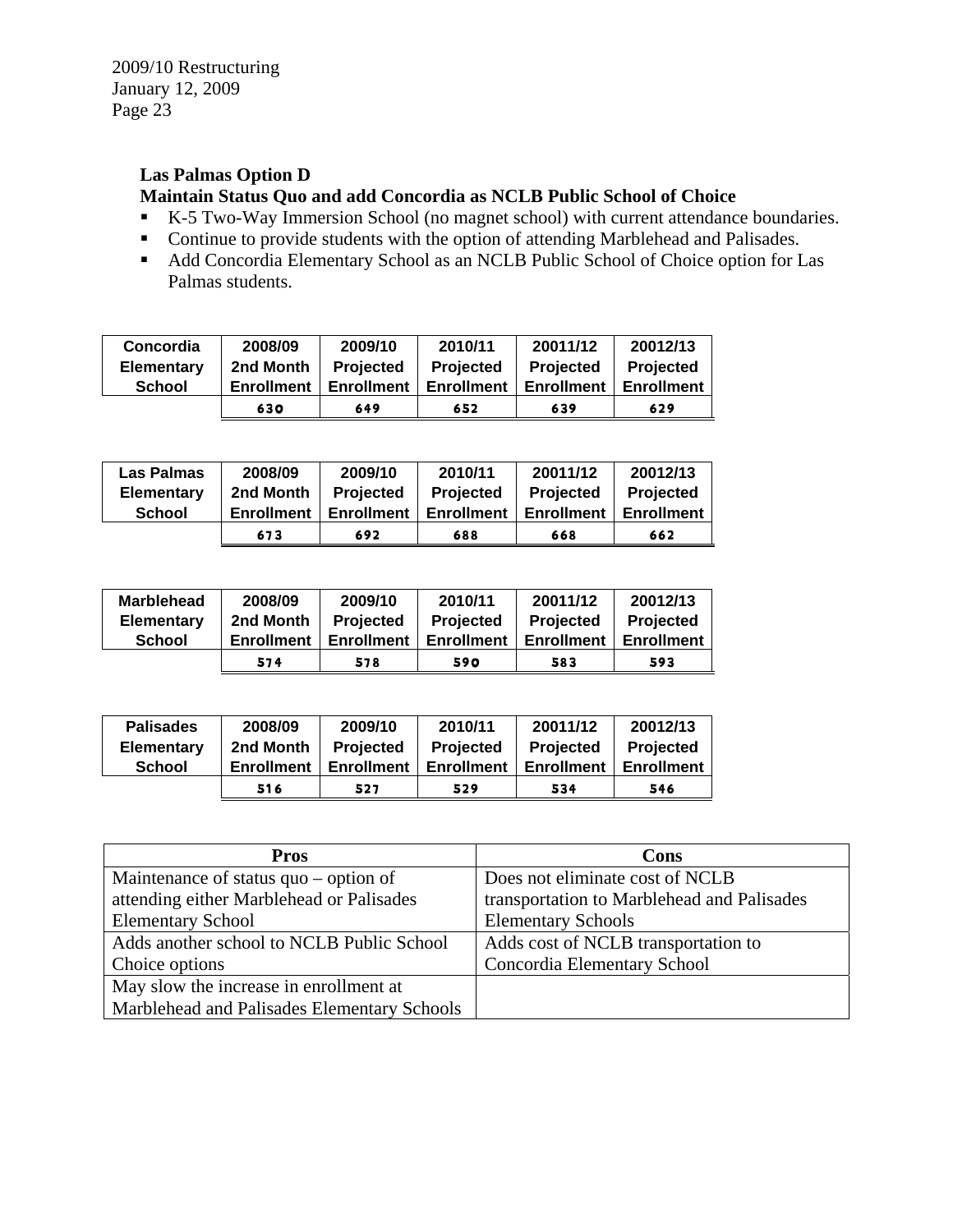## **TRUMAN BENEDICT ELEMENTARY SCHOOL**

In order to accommodate the continued growth of the Talega community of San Clemente, attendance boundary adjustments were approved by the Board of Trustees in the spring of 2008. Students residing outside of the Talega community were reassigned from Vista del Mar Elementary School to Truman Benedict Elementary School located in the Forster Ranch community of San Clemente.

It was anticipated that additional enrollment for Truman Benedict from Vista del Mar Elementary School for the 2008/09 school year would be approximately 70 students. Actual second month enrollment was 805 students, an increase of 77 students. Enrollment at Truman Benedict is projected to decline to 800 students for the 2009/10 school year, with a continued decline in enrollment each consecutive year.

The district had planned to accommodate the additional enrollment for the 2008/09 school year by adding two portables to the campus. However, the costs to place portables on campus were unexpectedly high - \$200,000 - because the campus would have to be upgraded to meet ADA requirements instituted in recent years.

Currently, one class is housed in a YMCA portable. The YMCA program (Kindergarten Plus) was moved to the room behind the stage. All other classes are located in designated classroom spaces. With the enrollment projected to decline at Truman Benedict and the cost of relocatable classrooms and ADA compliance, staff does not recommend the placement of additional portables to the site.

Staff met with parents from Truman Benedict to discuss this issue and advised them that staff would not recommend the addition of portables to the school at this time. The parent group has requested the Board of Trustees revisit this issue and consider purchasing and placing a relocatable classroom on the Benedict site for the 2009/10 school year.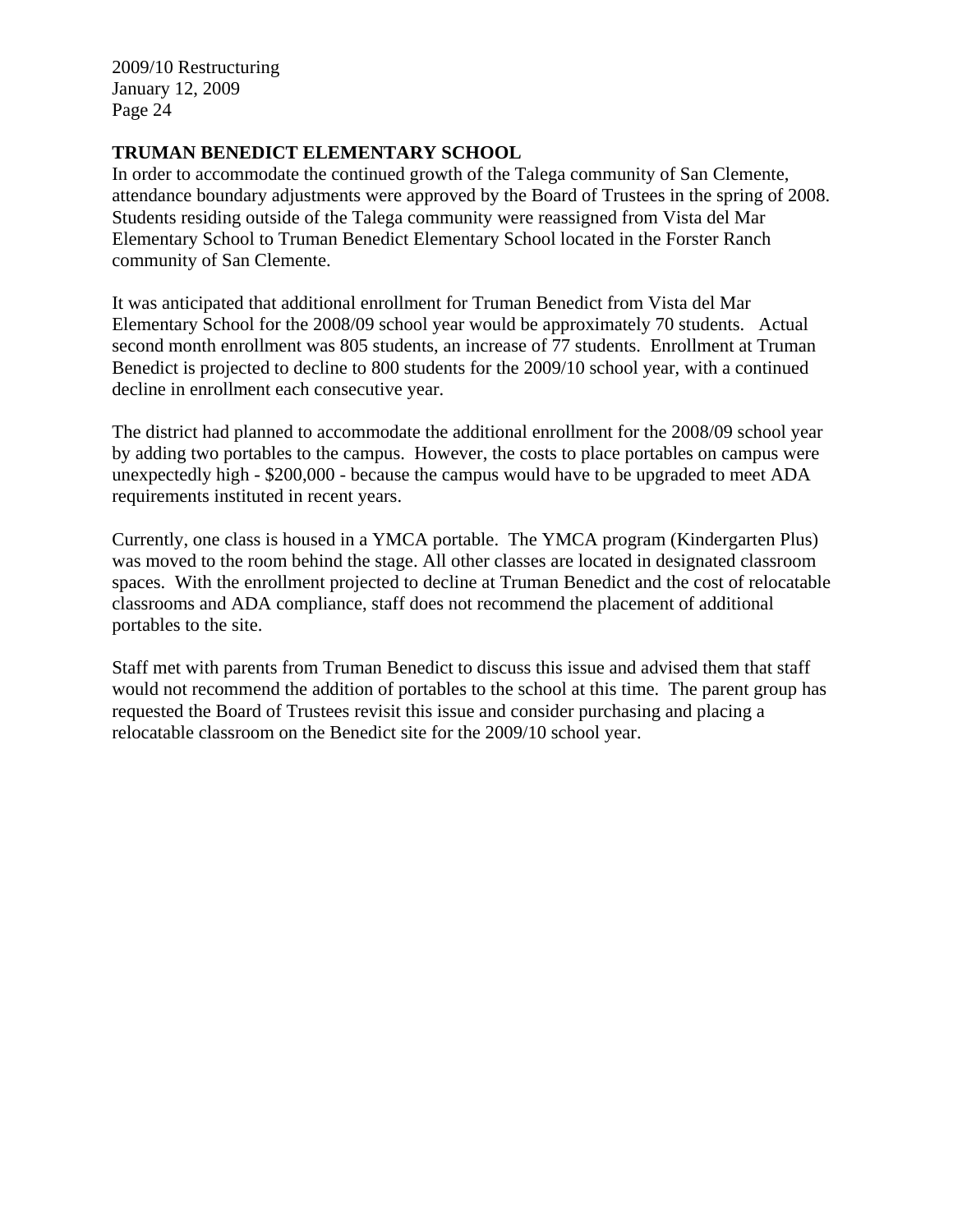# **SPECIAL EDUCATION**

In order to plan and prepare for future districtwide needs and to provide centralized special education preschool services, a series of reconfigurations is recommended.

#### PRESCHOOL

## **Special Education Preschool Services**

Capistrano Unified School District is mandated by state law to provide special education services for individuals in need, ages 3 through 5. CUSD special education preschool programs provide a full continuum of services per students' individualized educational programs (IEPs). The goal of the District is to centralize these services for preschool students with special needs to four locations across the District: Foxborough in Aliso Viejo, Ambuehl in San Juan Capistrano, Las Flores in unincorporated Orange County (northeast portion of the District), and Castille in the city of Mission Viejo.

## **Benefits of Centralized Special Education Preschool Services**

Centralization of special education preschool services will enable better collaboration and support for special education teachers, instructional aides, and families, while reducing the constant relocation of programs due to space constraints. In addition, administrative support would be concentrated at four locations instead of numerous sites throughout the District and there would be greater flexibility in programming student needs.

Support personnel would be able to serve students at one location, resulting in less driving time and fewer mileage reimbursement requests from personnel serving preschoolers. Less travel time for IBI tutors would allow for approximately 40 to 60 additional hours each week for direct IBI services for preschoolers, thereby avoiding costly non-public agency IBI contracts. The following cost savings would be realized through the centralization of services:

- *\$40,000.00 reduction in mileage reimbursement for IBI tutors and Autism Specialists*
- *\$5,000 reduction in mileage reimbursement for itinerant staff (PT, OT, APE, VI, OI, AT)*

## **Description of Preschool Services**

- *Non Cat SDC Preschool*: Non Categorical Special Day Class: A daily classroom program that provides early intervention for children with Mild to Moderate Developmental Delays.
- *Structured SDC Preschool*: Special Day Class: A highly structured, daily program that provides early intervention for children with autism with moderate developmental delays
- *Language Builders:* A language intervention program for preschoolers.
- *DIS Speech Path*: Speech Pathologists provide Designated Instructional Service (DIS)/ Speech and language intervention to preschool age children.
- *Friendship Builders:* Social skills intervention group for preschoolers with autism.
- *Preschool Assessment Team*: Assessment team comprised of a psychologist and speech pathologist that assess preschool age students for eligibility for special education.
- *IBI Intensive Behavior Intervention*: A one to one therapy intervention provided to students on the autism spectrum.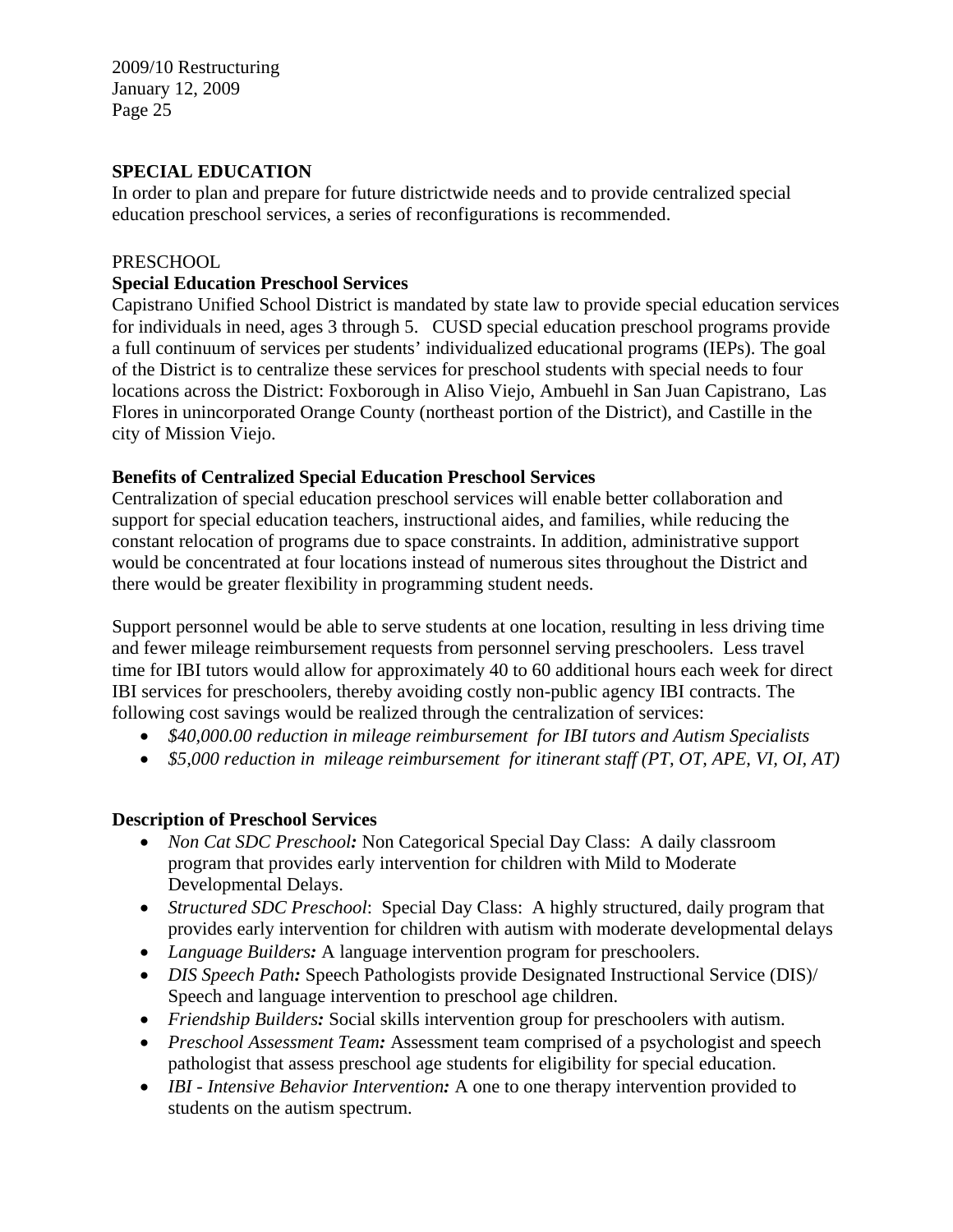#### **Proposed Centralized Locations for Preschool Programs**

#### • **Foxborough Elementary**

In 2007/08 Foxborough Elementary School was combined with Wood Canyon Elementary in Aliso Viejo, leaving the site vacant. Journey Charter School and Niguel Children's Center currently lease space at the former Foxborough Elementary School location. The lease for Niguel Children's Center expires at the end of 2009/2010. Capistrano Unified School District is the Local Education Agency (LEA) overseeing Journey Charter School. Consequently, CUSD has a legal obligation to provide classroom space for CUSD students attending this school. It is proposed that Journey Charter School remain on the Foxborough site with the CUSD Preschool Center occupying the northern portion of the campus.

The Foxborough site would house the following programs which currently operate out of Don Juan Avila, Moulton, Crown Valley, and Wood Canyon Elementary Schools:

Don Juan Avila Structured (Autism Specific) Special Day Class (SDC) Preschool (2 rooms)

Don Juan Avila Non-Categorical (Non-Cat) Special Day Class (SDC) Preschool (1 room)

Moulton Non Cat SDC Preschool (1 room)

Crown Valley Non Cat SDC Preschool (1 room)

Crown Valley Language Builders Program (1 room, all day)

Friendship Builders Program (currently located at 2 SDC preschool sites)

Wood Canyon Preschool Speech Pathologist(1 office)

Wood Canyon Preschool Special Education Assessment Team (1 room) Fee Based Preschool (minimum of 2, 3 ideal for mainstreaming) (2 to 3 rooms) State Preschool (optional)

## • **Ambuehl Elementary**

If San Juan Elementary School transitions to a K-8 magnet school and San Juan Elementary students are reassigned to Kinoshita, RH Dana, Malcom or George White Elementary School, then two to three classrooms will be available at the Ambuehl site. (San Juan Elementary School students are currently given the option of attending Ambuehl Elementary School through NCLB.) Additional relocatable classrooms or permanent structures would need to be added to the Ambuehl site in order to house all of the preschool programs. The proposed location of the Preschool Center is the building that was previously Tutor Time.

Ambuehl would house the following programs which currently operate at Palisades, Lobo, Barcelona Hills, and RH Dana Elementary Schools:

Palisades Structured/Autism Specific SDC Preschool (2 rooms) Palisades Non Cat SDC Preschool (1 room) Lobo Non Cat SDC Preschool (2 rooms) Lobo Language Builders Program (share an SDC room)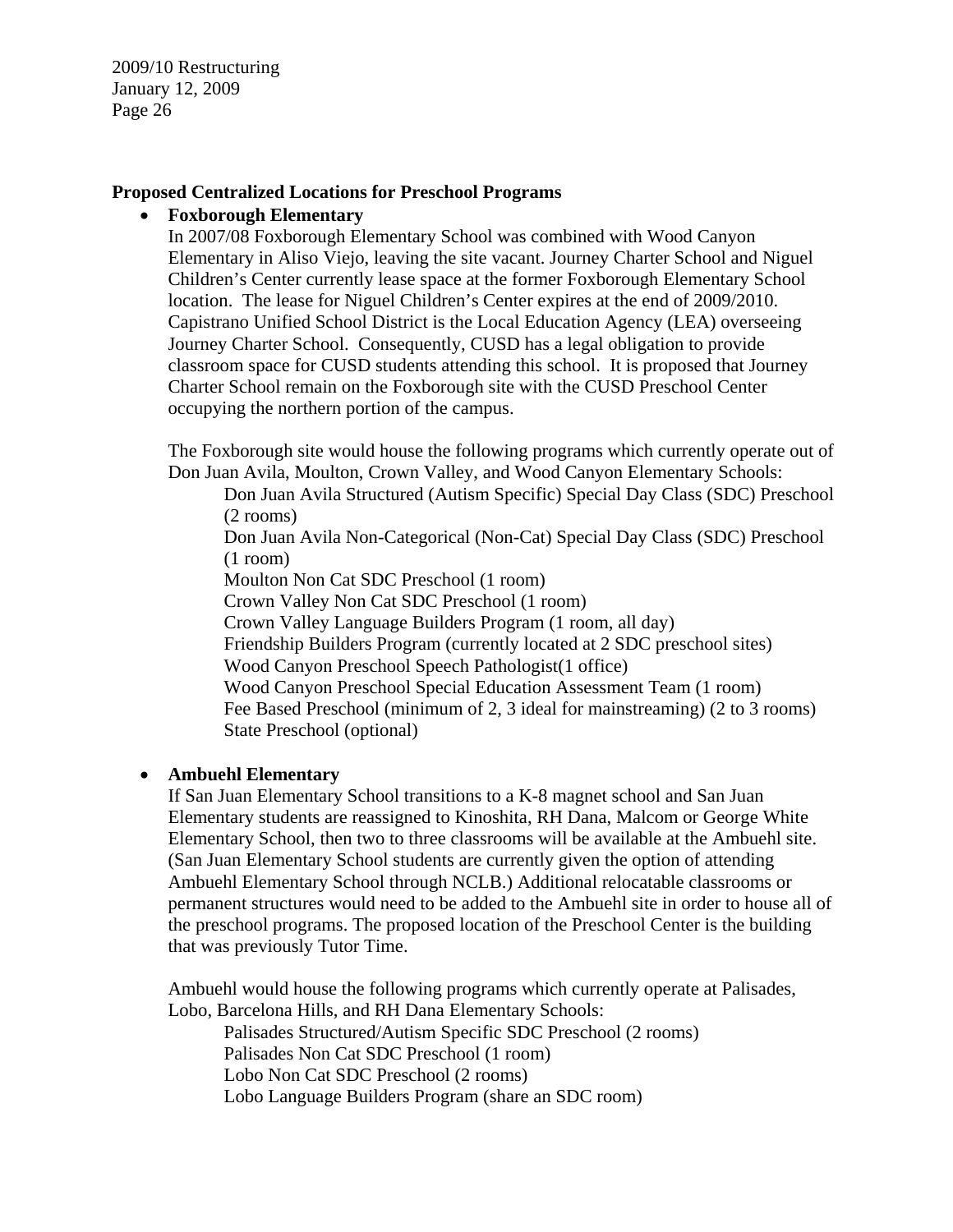> Friendship Builders Program (currently located at Lobo) (0 room) Lobo Preschool DIS Speech Pathologist (1 shared office- both DIS) Barcelona Preschool DIS Speech (shared DIS office above) RH Dana Preschool Assessment Team (1 shared room- 3 assessment teams) Lobo Preschool Assessment Team (shared assessment team room) Bilingual Preschool Assessment Team (shared assessment team room) Fee Based Preschool (minimum of 2, 3 ideal for mainstreaming) (2 to 3 rooms) State Preschool (optional)

• Continue at **Las Flores Elementary** with the following programs with additional programs from Bathgate Elementary School:

Las Flores Non Cat SDC Preschool (3 classes) Las Flores Language Builders Program Friendship Builders Program (currently located at Las Flores) Fee Based Preschool (2 classes) Preschool DIS Speech Pathologist (currently located at Bathgate)

• Continue at **Castille Elementary** with the following programs with additional programs from Reilly Elementary School:

Castille Structured SDC Preschool (3 classes) Friendship Builders Program (currently located at Castille) Fee Based Preschool (currently 1 class or 2 would be ideal) Reilly Preschool DIS Speech Pathologist Reilly Preschool Assessment Team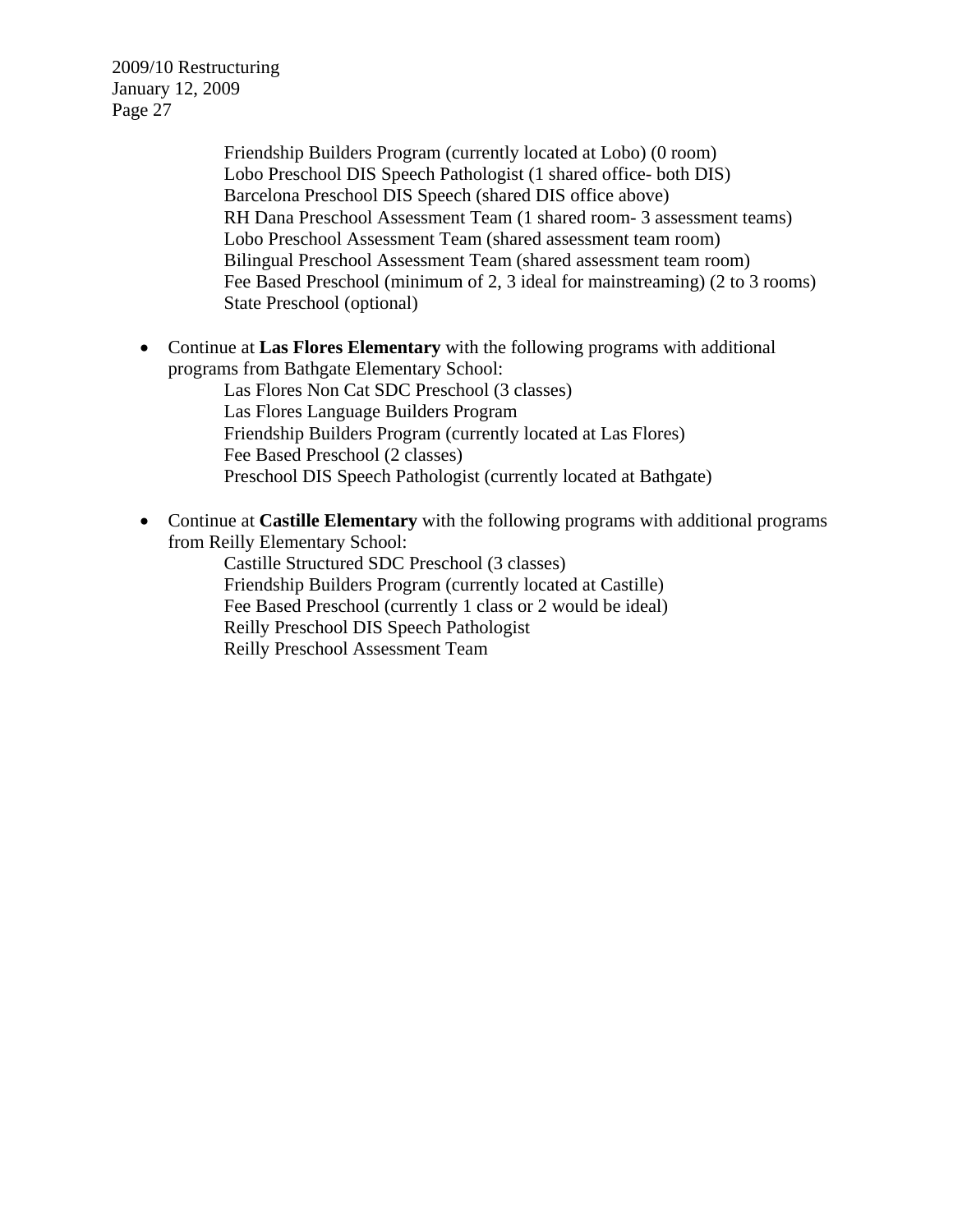#### OTHER SPECIAL EDUCATION PROGRAMS

#### **Continued Learning, Adult Special Services (CLASS)**

Currently, Capistrano Unified School District, as mandated by state law, serves adult students with special needs, age 18-22 who have not graduated with a diploma. Some of these students are served through CLASS (Continued Learning, Adult Special Services). Those with the most intensive needs, requiring a full day program are served through the Young Adult Transition Program (YATP). CLASS serves individuals at the Adult Education Center in San Juan Capistrano. Students who attend Adult Special Services are those who, by virtue of their IEP, require individualized support for vocational and transition goals, which may include passing the CAHSEE in order to obtain a high school diploma. This is the first year of this program, and currently, approximately thirty 18-19 year olds are being served. Many of these students will continue in the program, and new students will transition from high school next fall, so it is anticipated that there will be significant growth in this program over the next four years.

#### **Young Adult Transition Program**

The Young Adult Transition Program (serving ages 18-22) is located on the same campus as San Juan Elementary School. Over the course of each of the last two years, the Young Adult Transition Program (YATP) has grown by an average of fifteen students per year. This has resulted in the need for an additional classroom each year. This growth will continue, creating the need for more space for the program overall. Additionally, over the past three years, students have been added to the YATP program instead of County programs. This has produced significant savings in expenditures overall. (OCDE programs cost the District from \$50,000- \$100,000 per student) In addition, some of the students have increasingly complex medical needs, with some requiring more sophisticated health care and hygiene intervention that necessitates more and larger bathroom facilities.

As an interim measure, some of the more medically fragile students have been placed at San Juan Hills High School (SJHHS), but eventually this space will be needed by the increasing population of severely handicapped high school age students at SJHHS. In addition, SJHHS will need the classroom space because they will add grade 11 in 2009/10 and grade 12 in 2010/11. If San Juan Elementary School transitions to a K-8 School, the YATP will need to be moved in order to house additional K-8 students at San Juan Elementary School. It is proposed that Young Adult Transition Program be moved from the San Juan site to the Junipero Serra Continuation High School and Adult Education site in San Juan Capistrano.

#### **Bridges Community Day High School**

San Juan/YATP Site also houses the Bridges Program. Bridges is an alternative special education program for high school age students who have emotional and/or conduct related needs who cannot continue to be educated on a comprehensive high school campus. It is a "bridge" that allows these students to continue to be educated in the District, rather than have them placed in Non-public Schools or Residential Treatment Facilities.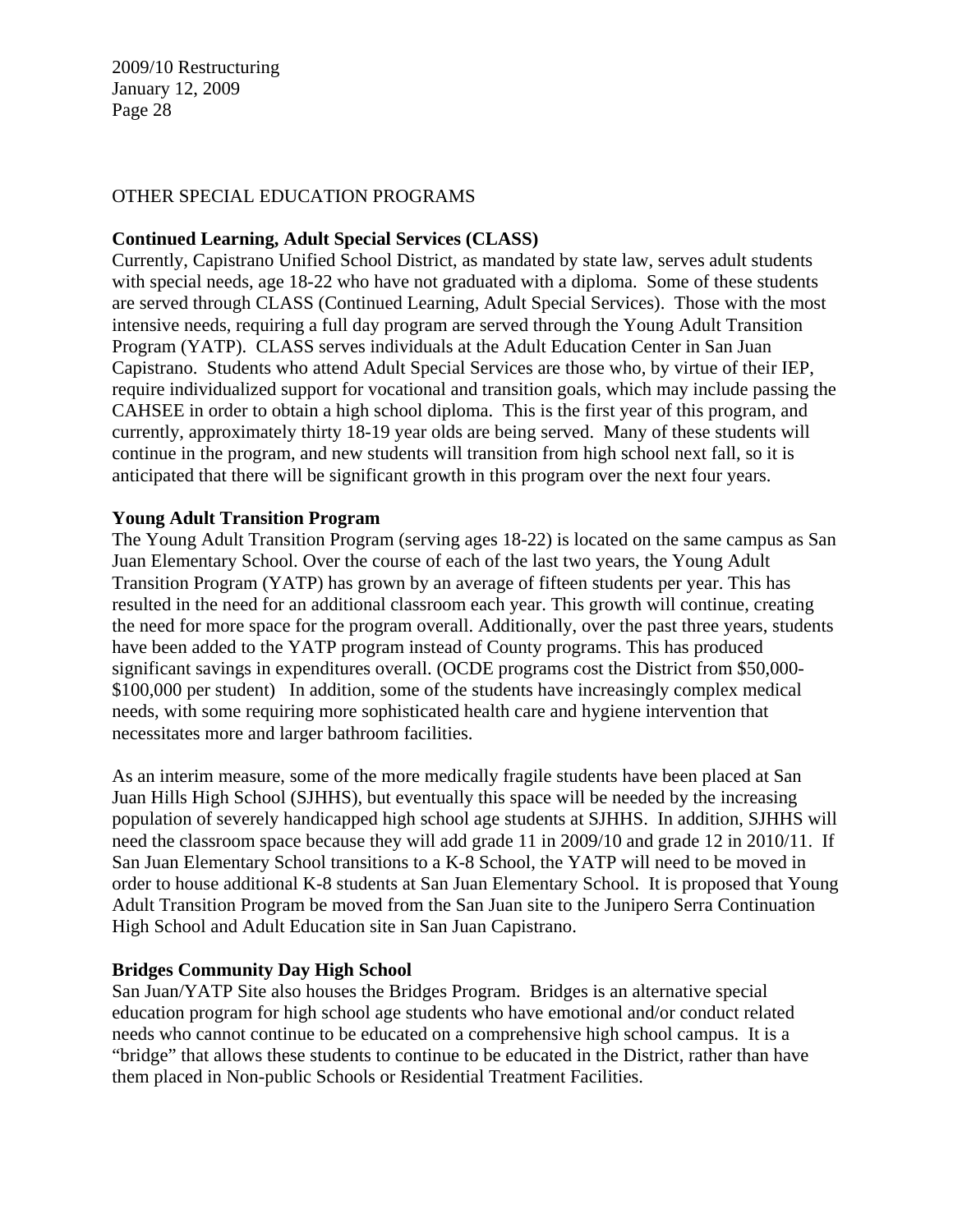The students are housed in two classrooms. Currently, there are twelve students in this program. If these students were placed at Non-Public Schools or Residential Treatment Centers, it would incur a minimum cost of \$30,000.00 per year per student, including the cost of tuition and transportation.

Given the proposed/possible changes to the San Juan Elementary site, the space that the YATP and Bridges are currently using will need to be used to accommodate a K-8 population. Therefore, it is recommended that the Bridges Community Day High School be reassigned to another location in conjunction with the Serra Continuation High School.

## **Junipero Serra Continuation High School**

If the Young Adult Transition Program is reassigned to the Serra site, this will necessitate relocating Serra Continuation High School to a different location. It is recommended to move Serra Continuation High School to the Crown Valley Elementary School site in Laguna Niguel, allowing for growth in this program and the housing of the Community Day Programs and Bridges at the current Continuation High School site. Other low-enrollment elementary schools were considered for Serra but Crown Valley is the best option at this point because of location, size of the campus, and access to public transportation.

Since 1965, state law has mandated that most school districts enrolling over 100  $12<sup>th</sup>$  grade students make available a continuation program or school that provides an alternative route to the high school diploma for youth vulnerable to academic or behavioral failure. Continuation high school programs are a cornerstone of the state's drop-out prevention strategy.

Junipero Serra Continuation High School is CUSD's only continuation high school. It is located in San Juan Capistrano and currently serves 164 students in grades 10, 11, and 12. Over the past few years improvements have been made to the campus, including library enhancements and a refurbished courtyard. Under the leadership of Principal Rich Bellante, enrollment has grown and academic programs have been strengthened and expanded. The current facility is limited in space and significant upgrades are required if programs are to be improved or expanded. The school site houses Junipero Serra Continuation High School, Adult and Community Education programs, and a Teen Moms program.

The Western Association of Schools and Colleges (WASC) team visited Serra High School in the spring and fall of 2008 as the school sought accreditation. They advised that "district leadership develop and implement a plan to increase the number of CUSD students served by a school program built on the vision and values exemplified by Serra High School." California State Education Code recommends that a school district serve up to 10% of the high school population in an alternative program. CUSD has a high school enrollment of almost 16,000 and cannot accommodate more students at the Serra campus. This has resulted in large numbers of students who attend alternative county programs and a significant loss of ADA funding.

If the Serra program had additional physical space, it could offer a more varied and rigorous instructional program while serving a larger student population. Career pathways could be strengthened, as well as connections with local community colleges. Another benefit would be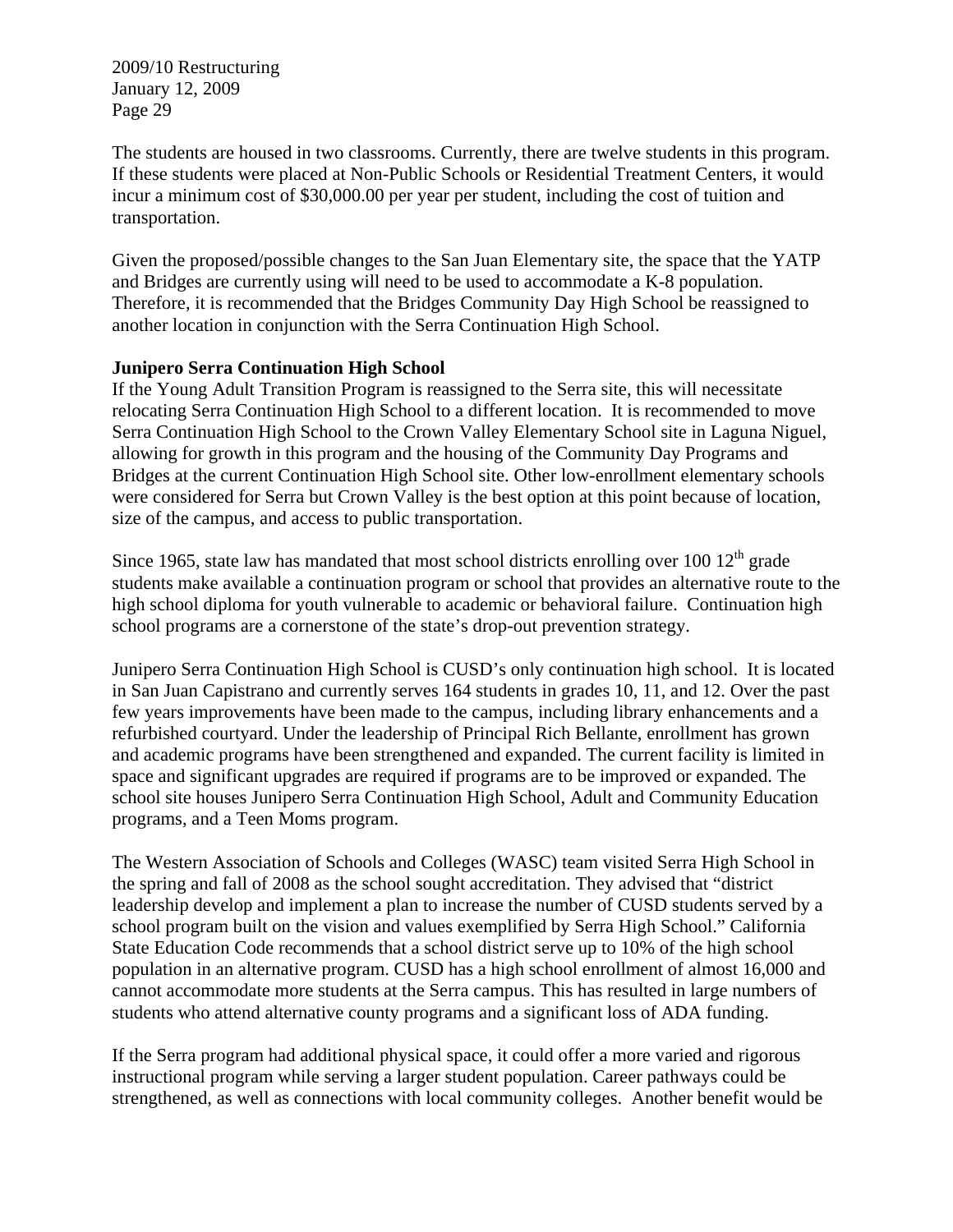pairing the Bridges program with the Continuation High School. This would afford special education students the opportunity to be educated with their high school age peers.

A recent study by the National Center for Urban School Transformation concluded that "the quality and location of the facilities relative to other schools sent powerful signals to the community and to the students themselves about the priority the district place on their education."

## **Adult and Community Education**

Capistrano Adult and Community Education serve over 16,000 students, from preschoolers to senior citizens, at over 40 sites throughout CUSD. About 8,000 of these students take statefunded Adult Education classes to earn a high school diploma or GED, improve English language abilities, learn to be more effective parents, become citizens, or acquire computer and other work-related skills to become more successful parents and productive workers. Another 8,000 adults and children take fee-based Community Education classes in aquatics, the arts, and a variety of other areas.

One of the primary target populations for Adult School programs is the low-income, predominantly Spanish-speaking community that resides within walking distance of the San Juan Capistrano campus. Several thousand of these local residents, who often lack transportation, attend classes at the Adult School campus offered mornings, afternoons, evenings and Saturdays to meet their goals. (The Serra High School classrooms are also used for Adult Education programs in the evening and on Saturdays.)

The location of the school is critically important to these students. If the school were moved to another location most of these students could not and would not attend school to learn the skills they need.

In the fall of 2001 the Adult Education program was relocated from the original Capistrano Union High School building into portables on the campus to provide for growth and more appropriate housing for Serra High School. The space allocated for the Adult Education programs was insufficient and in poor condition. The intention at that time was to use Adult Education funds to construct a two-story modular building to provide additional space to serve Adult Education students. This project has been on hold until a comprehensive facility-wide plan could be adopted.

Seven years later, the Adult School programs continue to grow and the facility issues are even more challenging. Adult students deserve a professional and appropriate school facility, and this proposal would allow for the development of such a site.

#### **Repurpose Crown Valley Elementary School**

In order to house the Bridges program and the Junipero Serra Continuation High School at the Crown Valley Elementary School site, current elementary students at Crown Valley Elementary School would be reassigned to other elementary schools in Laguna Niguel. Crown Valley Elementary School has a current enrollment of approximately 350 general education students and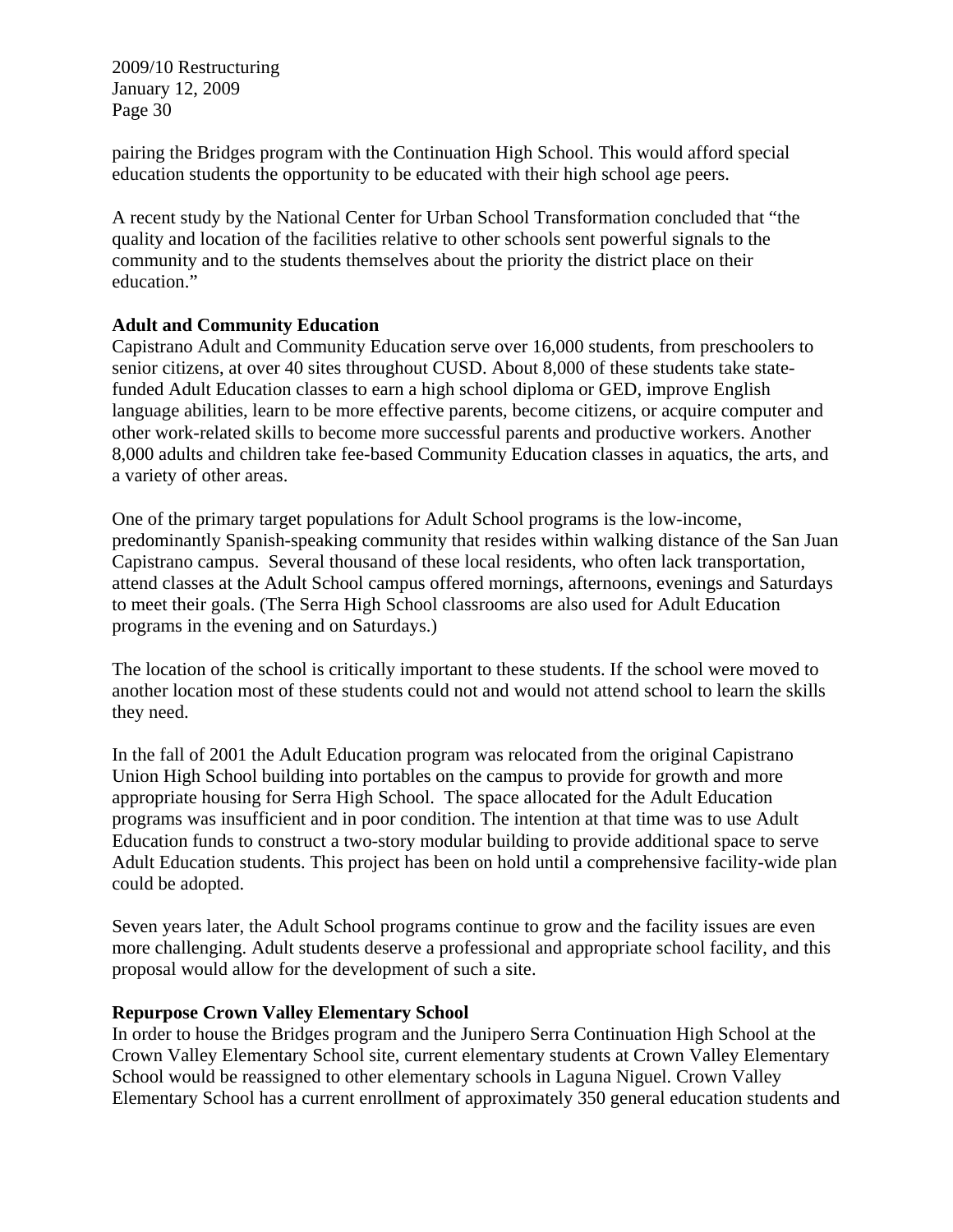70 students enrolled in special education classes. The Deaf and Hard of Hearing (DHH) program currently housed at Crown Valley would be moved to another elementary school in Laguna Niguel.

In addition, if Junipero Serra Continuation High School is relocated to the Crown Valley site, this would allow for the expansion of the Adult Education Center at the Junipero Serra Continuation High School site in San Juan Capistrano and the addition of the Young Adult Transition Program.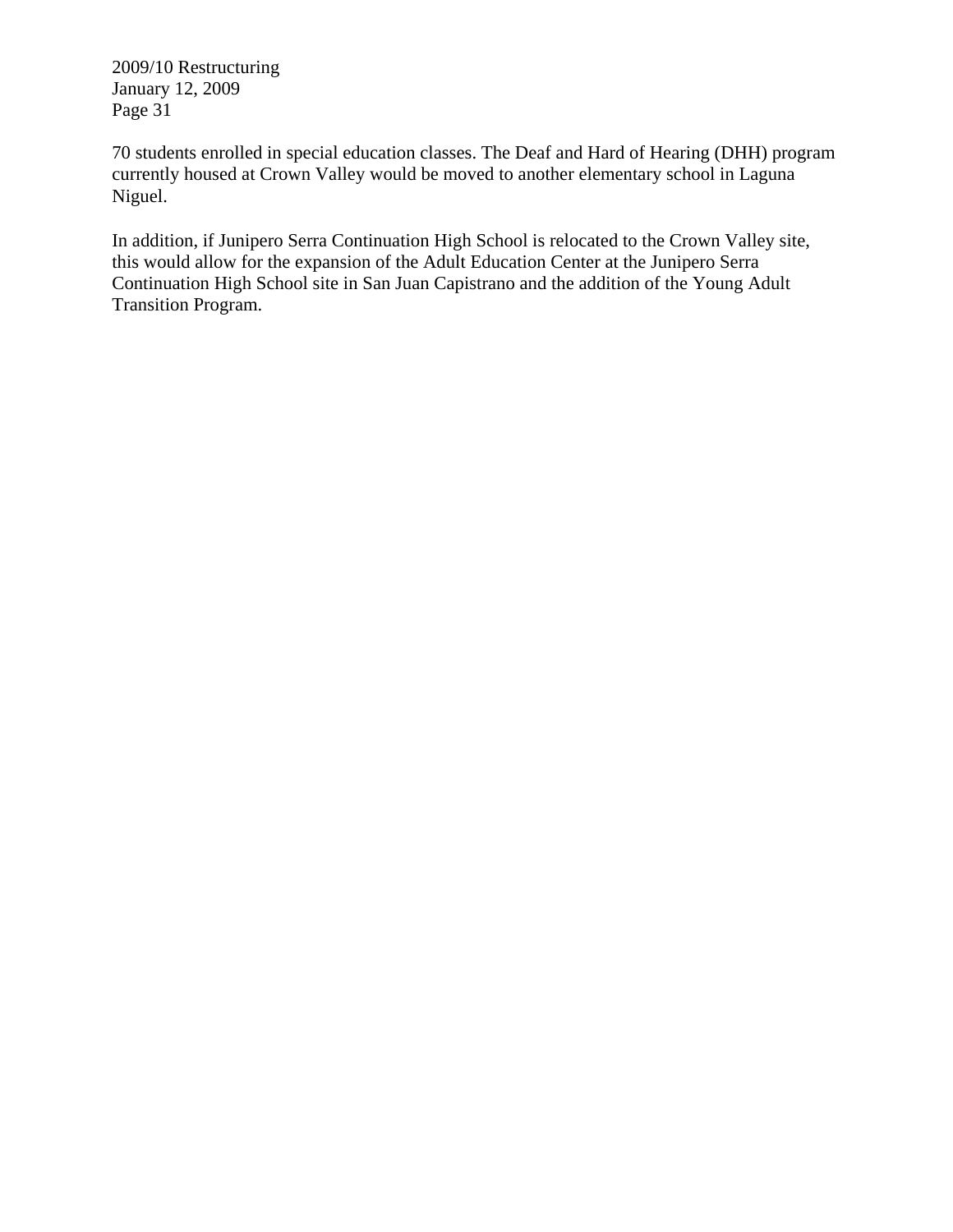#### **Challenges**

If no changes are made to the program options of San Juan Elementary School, the growth in numbers and changing needs of students in the YATP and Bridges program will continue to warrant more space.

Not only can the District not fully house the YATP and Bridges program there currently, but there is no room for growth at the San Juan Elementary Site or the Adult Education Site.

The temporary location for the medically fragile YATP students at San Juan Hills High School will eventually be needed for the increasing population of severely handicapped high school age students.

Since Bridges is a high school alternative program, it would be more appropriate to provide support to students in this program at a location where they can be educated with other high school age students.

If San Juan Elementary School transitions to a K-8, Two-Way English Language Immersion Program, that site will need the space that is currently housing part of the YATP and the Bridges Program. The District will be forced to find additional space for these programs.

Special education programs for non diploma students ages 18-22 are mandated by federal law. CUSD needs more space to house the expansion of special education (CLASS) and regular adult programs.

Lastly, CUSD must begin to plan ways to expand the high school alternative education programs.

## **Proposal**

- Allow for growth at San Juan Elementary School by moving the Young Adult Transition Program and Bridges to another location
- Move the YATP to the Adult Education Center in San Juan Capistrano

In order to do this, the District would need to expand the facilities at the Adult Education Center. This could be accomplished by moving Serra Continuation School off the site where it is currently housed next to the Adult Education Center, to a more central location with more space. This would allow for adequate and appropriate housing of our Young Adult Transition Program while providing more space to expand the crowded Adult Education Center. Additionally, this would allow the District to expand our Alternative Education Program, as also has been determined to be a goal of the District.

Repurpose an elementary site with a small student population that is currently in a central location with easy access to public transportation. (For example: Crown Valley Elementary School). House both Serra Continuation School and Bridges at this site.